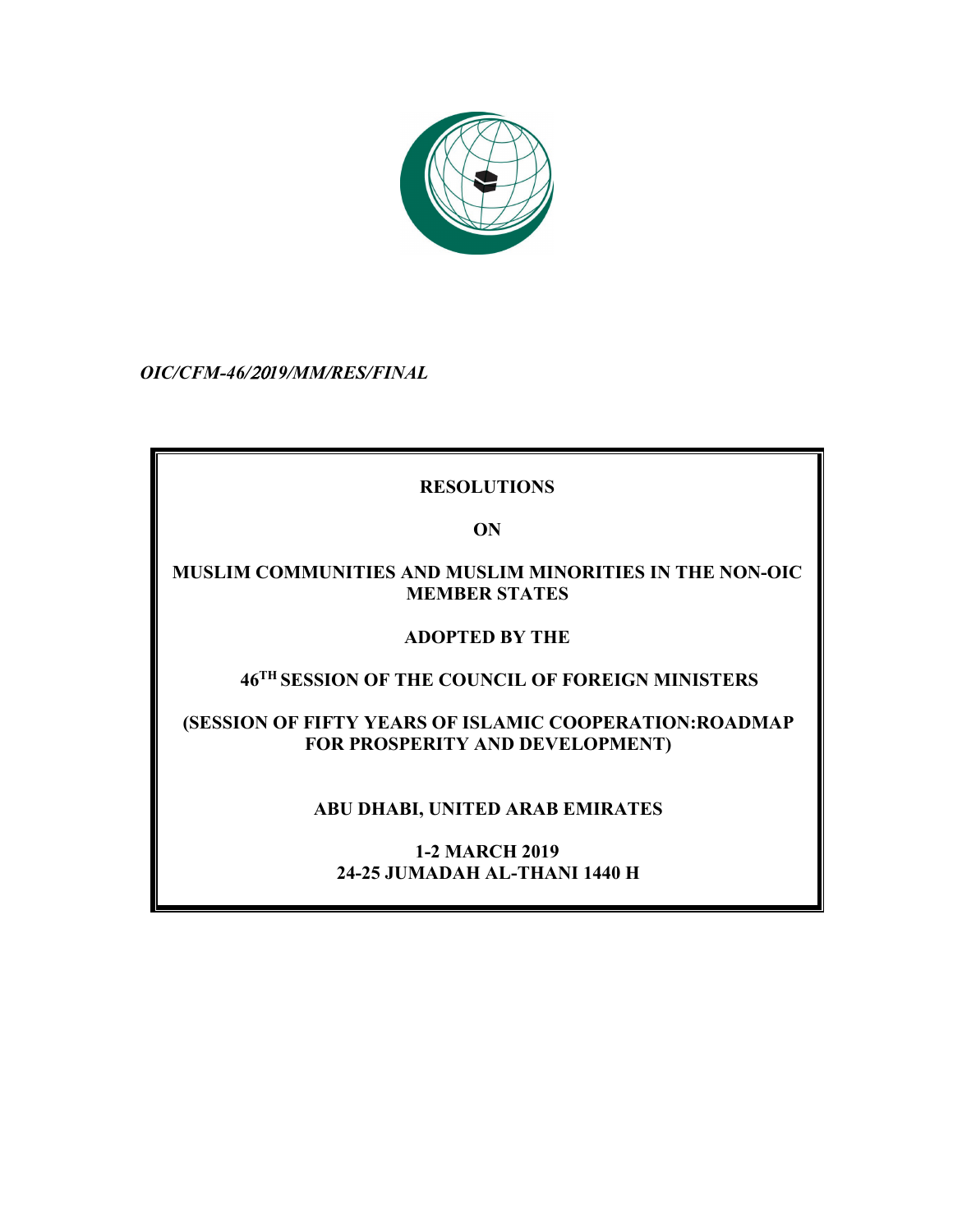| No. | <b>Subject</b>                                                                                                                                           | Page |
|-----|----------------------------------------------------------------------------------------------------------------------------------------------------------|------|
| 1.  | <b>Resolution No.1/46-MM</b><br>on Safeguarding the Rights of Muslim Communities and<br><b>Minorities in Non-OIC Member States</b>                       | 2    |
| 2.  | <b>Resolution No.2/46-MM</b><br><b>On Question of Muslims in Southern Philippines</b>                                                                    | 7    |
| 3.  | <b>Resolution No. 3/46-MM</b><br>on the Situation of the Turkish Muslim Minority in Western<br><b>Thrace and the Muslim Population of the Dodecanese</b> | 12   |
| 4.  | <b>Resolution No. 4/46-MM</b><br>on the Situation of the Muslim Community in Myanmar                                                                     | 14   |
| 5.  | <b>Resolution No. 5/46-MM</b><br>on Situation of Muslim Tatars in the Crimea                                                                             | 26   |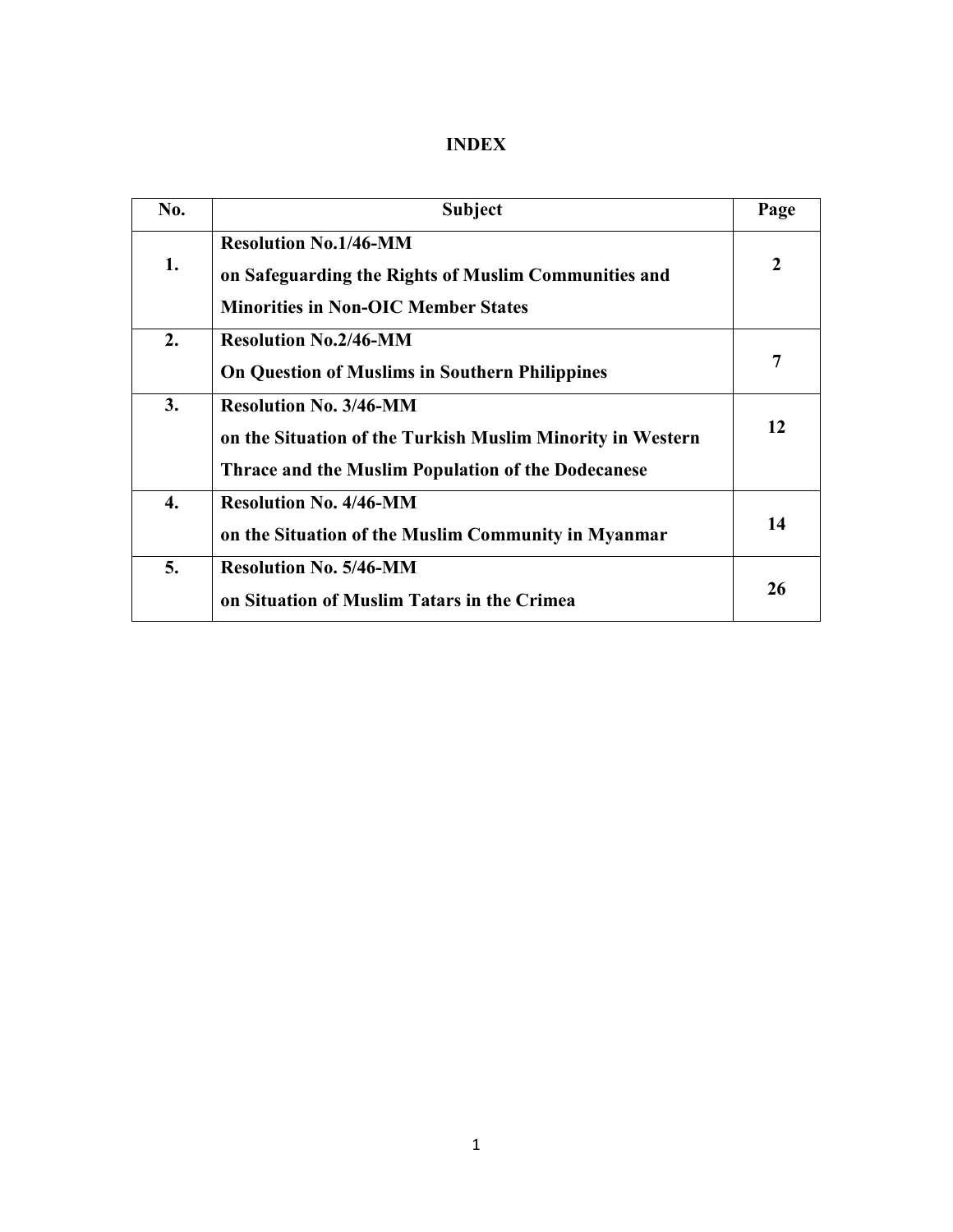### **RESOLUTION NO.1/46-MM ON SAFEGUARDING THE RIGHTS OF MUSLIM COMMUNITIES AND MINORITIES IN NON-OIC MEMBER STATES**

*The Forty- Six Session of the Council of Foreign Ministers, (Session: 50 Years Of Islamic Cooperation: Roadmap For Prosperity And Development), held in Abu Dhabi, United Arab Emirates 24-25 Jumadah Al-Thani 1440 H (1-2 March 2019),*

**Recalling** Resolution No.  $1/45$ -MM adopted by the 45<sup>th</sup> session of the Conference of Foreign Ministers, and all the resolutions adopted by the Ministerial and Summit Conferences in this regard,

**Recalling** that, number-wise, Muslim communities and minorities living in non-OIC Member States constitute over one-third of the Muslim Ummah,

**Recalling also** the principles and objectives of the Charter of the Organization of Islamic Cooperation (OIC) and the resolutions adopted by the various sessions of the OIC Summit and CFM Conferences as well as relevant international covenants, declarations, and conventions, in particular those which call for the respect of civil, economic, political, social, cultural, and religious human rights,

**Recalling also** the UN General Assembly Declaration on the Elimination of All Forms of Intolerance and Discrimination Based on Religion or Belief,

**Having considered** the Report of the Secretary-General on the Situation of Muslim Communities and Minorities (Document No. OIC/CFM-46/2018/MM/SG.REP):

- 1. **Reiterates** its commitment to all ministerial resolutions on Muslim communities and minorities in non-OIC Member States and calls on Member States to provide assistance to them and to contribute to the settlement of their problems in full respect of the sovereignty and territorial integrity of the countries to which they belong, and through cooperation with the governments of these States;
- 2. **Emphasizes** the need to respect the rights of Muslim communities and minorities in non-OIC Member States; alarmed by the problems they face, resulting from discrimination, repression or persecution; and **stresses** the importance of continued coordination between the Member States in order to find ways to assist them to solve their problems, protect their religious, cultural, civil, political and economic rights and preserve their Islamic identity;
- 3. **Emphasizes** that the protection of the rights and identity of Muslim communities and minorities in non-OIC Member States is primarily the responsibility of the Governments of those States, consistent with the principles of international law;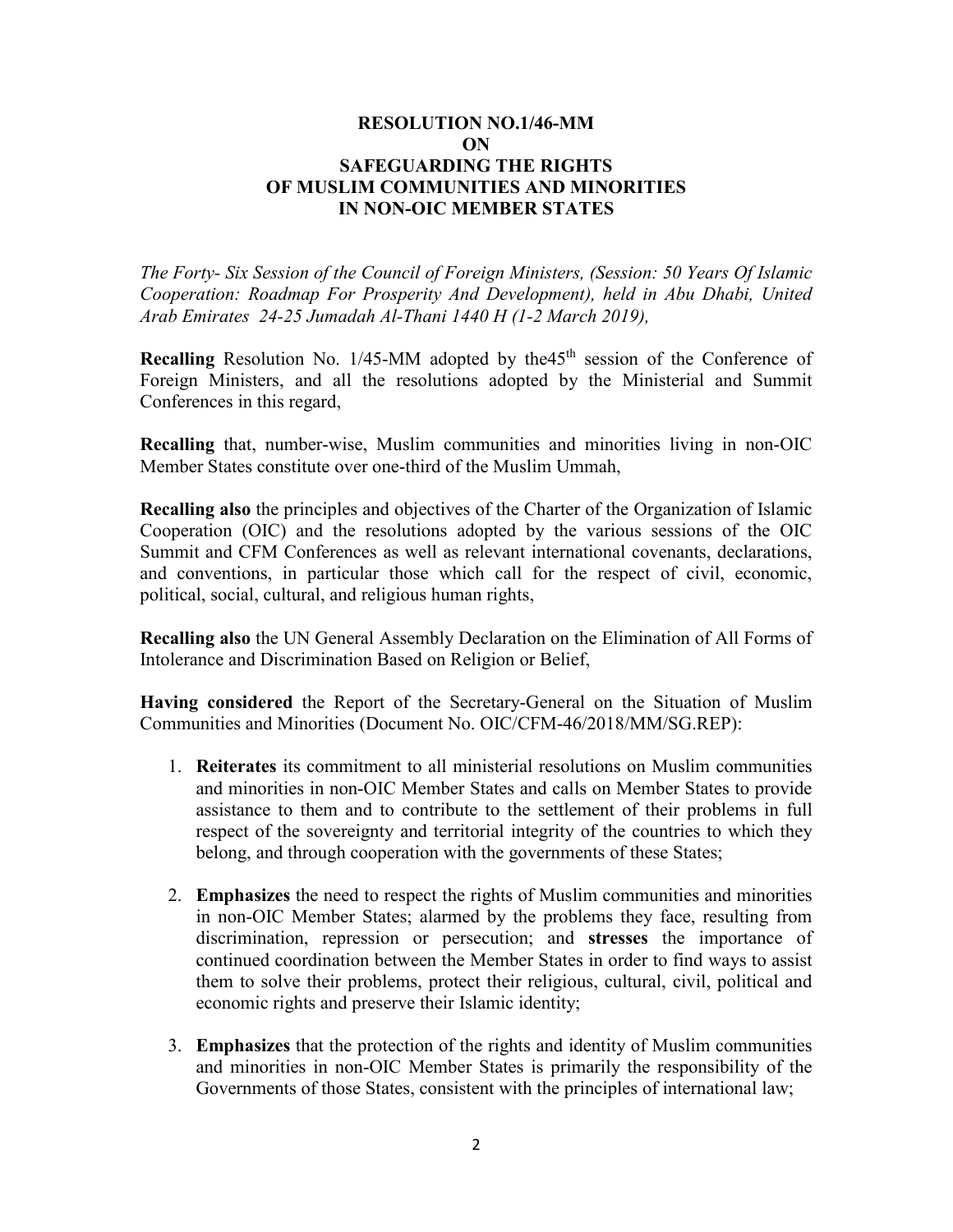- 4. **Commends** the efforts exerted by the Secretary General in supporting the causes of the Muslim communities in Non-Member States, and **urges** him to continue those efforts within the framework of the established principle of respect for the sovereignty and territorial integrity of the States to which they belong, in accordance with international law and agreements, and in implementation of the relevant OIC Summit and Ministerial conferences resolutions;
- 5. **Urges** the Member States and Muslim institutions in general and, more particularly, the OIC subsidiary, specialized and affiliated institutions, including the IDB and ISESCO, as well as Islamic NGOs to coordinate with the OIC General Secretariat for the extension of further financial and material support and assistance to enable these Muslim communities and minorities to advance in the economic, social and cultural fields and to participate in the progress and development of their countries;
- 6. **Emphasizes** that the UN Human Rights Council Resolution 16/18 on "Combating intolerance, negative stereotyping and stigmatization of, and discrimination, incitement to violence and violence against persons based on religion or belief" constitutes a historic consensus by bringing together divergent views on eliminating religious discrimination and intolerance on the basis of proposals made on behalf of the OIC and other stakeholders and encourages the OIC member states to extend full support to the Istanbul Process in connection with the Resolution 16/18".
- 7. **Reaffirms** that education is a natural right for all members of the community free from any discrimination as underlined by all the pertinent international accords and treaties and invites the Member States, including Islamic non-governmental as well as civil-society institutions, in coordination with the states concerned, to extend all forms of assistance such as to strengthen the educational system, particularly through sending teachers to contribute to the education of the children belonging to Muslim communities and through the extension of scholarships for studies in schools and universities.
- 8. **Reiterates** its calls on the General Secretariat to maintain contacts and continue to engage with Muslim communities in implementation of previous Ministerial resolutions, in order to identify their difficulties and gain information on their conditions; and invites the General Secretariat to continue holding symposia and conferences in countries with Muslim minorities in order to learn of their problems and issues and foster and promote relations between States with Muslim communities and OIC Member States;
- 9. **Follows** with concern the plight of Muslims in the Central African Republic due to the serious situation they have been facing since December 2013 in their own country; condemns the violence that they have been victims of because of their affiliation to Islam; Calls on the Central African authorities to protect their citizens irrespective of their religious affiliation and provide an emergency assistance towards the displaced and refugees who fled violence and ensure their return by taking the necessary measures to protect the members of the Muslim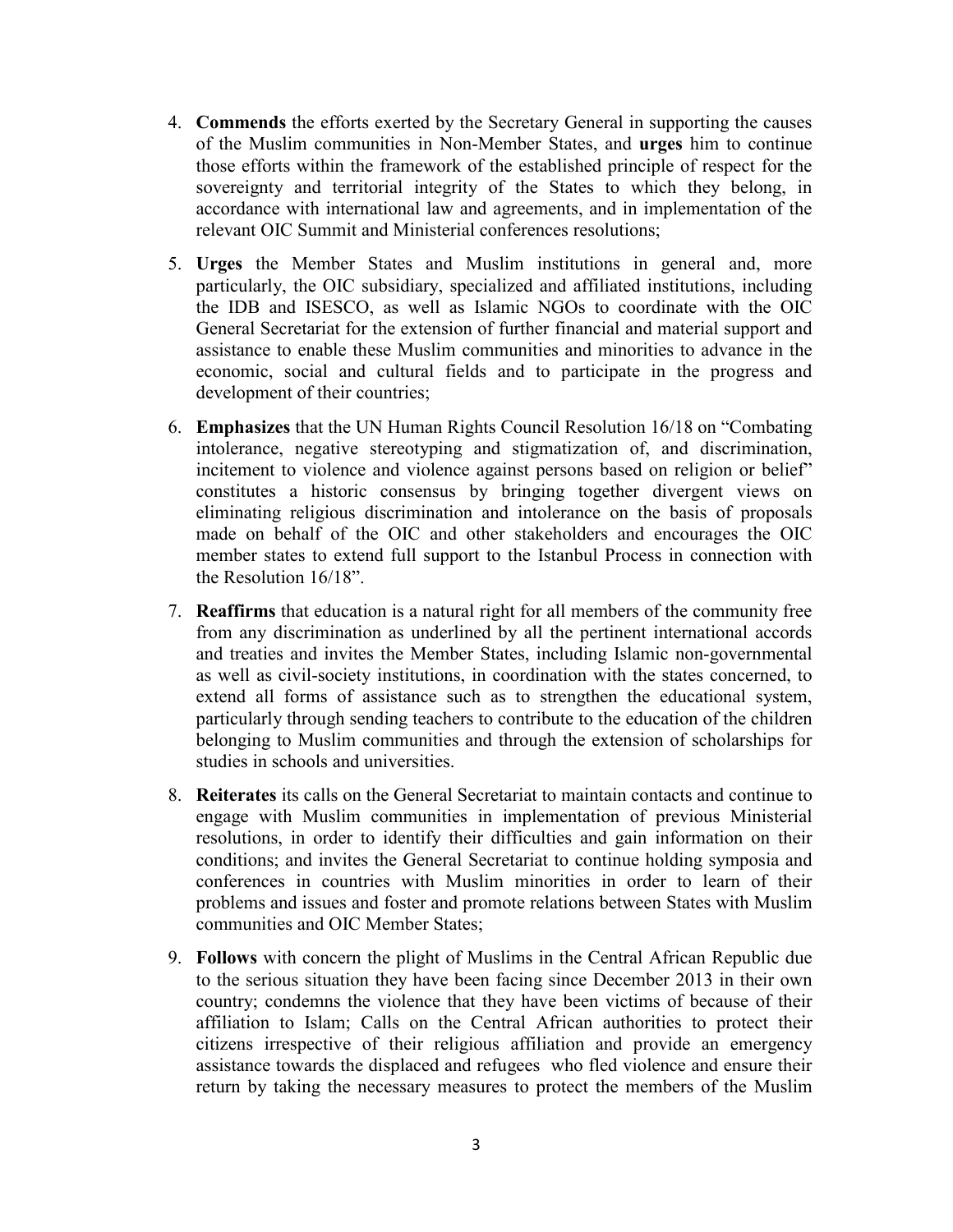community against any violence and to ensure their civil and religious rights as well as guarantee religious freedom in their country;

- 10. **Requests** the Human Rights Council and its relevant institutions to act swiftly in coordination with the African Union and the authorities in the Central African Republic to prosecute those responsible or involved in human rights abuses and also invite the Central African Government and the international community to speed up the establishment of the Criminal Court to look into gross human rights abuses which have occurred in CAR over the last four years;
- 11. **Urges** the authorities in the Central African Republic to involve all the stakeholders in CAR in their efforts of bringing back durable and sustainable peace through constructive dialogue with the aim of achieving peaceful coexistence among the various communities;
- 12. **Calls on** the Government of the Republic of Angola to review its position towards the Muslim minority and to recognize Islam officially so that the Angolan Muslim community can enjoy its full civil and religious rights on an equal basis with other citizens;
- 13. **Expresses** deep concern over the growing activity of the extremist Hindu groups against Muslims in India trying to build a Hindu temple on the ruins of the historic Babri Mosque; also **expresses concern** over the unnecessary delay in determining responsibility for the demolition of the Babri Mosque; and **urges** the Indian Government to see to it that the Babri Mosque is rebuilt on its original site;
- 14. **Invites** the General Secretariat to continue to monitor the situation of Muslims in India and to collect further information on the challenges and difficulties they are facing, politically, socially and economically with a view to offering them the required assistance, and to report on the matter to the next ministerial conference;
- 15. **Urges** the Indian Government to take steps to improve the economic conditions of Muslims in India in line with the recommendations of the Sachar Committee Report.
- 16. **Express** deep concern over reports regarding 'Forced Conversion' of minorities in India by Hindu extremist elements through 'Ghar Wapsi' or 'Home Coming' campaign and education programmes aimed at obliterating practices and rituals related to other religions and distortion of historic facts.
- 17. **Taking note** with grave concern of a number of incidents in India where people have been killed, imprisoned and fined for slaughtering cows, especially on Eidul-Azha.
- 18. **Expresses** deep concern at the eruption of violence against Muslims in Ampara, Kandy and Digama in Sri Lanka in March 2018 and calls upon the Government to take concrete steps to comprehensively address the root causes of the violence and take necessary measures to protect homes, businesses and places of worship. This includes tackling the widespread promulgation of hate speech and anti-Muslim sentiment by extremist groups.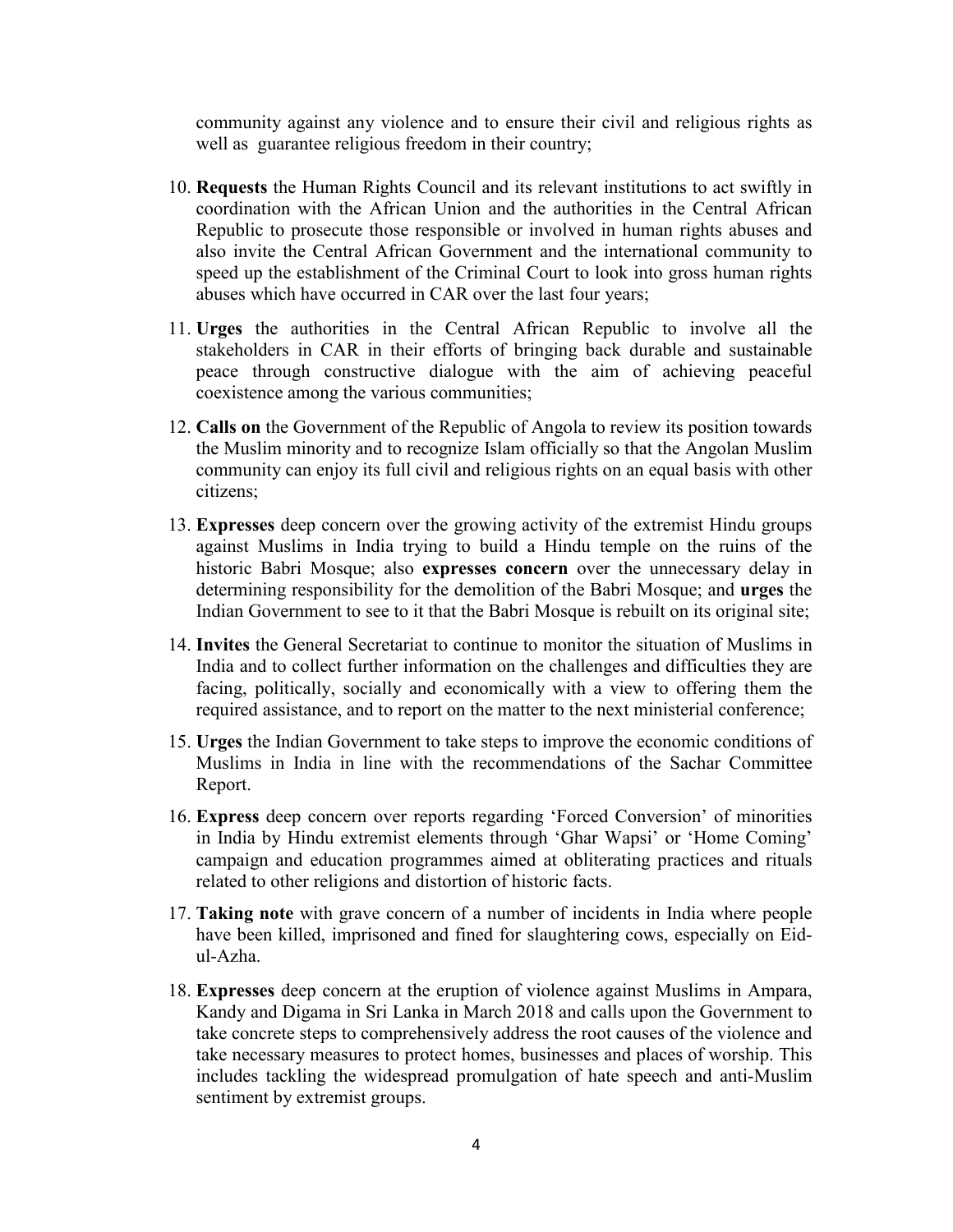- 19. **Urges** the Government of Sri Lanka to confront the growing manifestations of hostility over the years against the Muslim community in Sri Lanka at the hands of some extremist groups and to take necessary measures to protect them, their properties and their mosques. Invites the General Secretariat to dispatch a technical team to Sri Lanka to collect further information on the challenges and difficulties Muslims are facing, politically, socially and economically with a view to offering them the required assistance, and to report on the matter to the next ministerial conference;
- 20. **Welcomes** the outcomes of the visit conducted by the General Secretariat's delegation upon invitation from the People's Republic of China; **commends** the efforts of the People's Republic of China in providing care to its Muslim citizens; and **looks forward** to further cooperation between the OIC and the People's Republic of China.
- 21. **Commends** the genuine efforts of the Government of Thailand to enhance the conditions of the Muslim community. Appreciates the invitation to the OIC delegation in February 2018 to observe the Muslim community's progress in the country. In this respect, notes the freedom of the Muslim community to practice their religion and the Governments efforts in creating social, educational, and economic opportunities in the region. Invites the Government to ensure that all initiatives towards improving the situation are fully inclusive, voluntary and respect local traditions and customs. **Reiterates** its support for the continuation of the peace dialogue process between the Government of Thailand and the representatives of the Muslim community in the Southern Thailand with Malaysia as facilitator, and **calls** for both parties to continue with confidence building measures and dialogue on pending issues;
- 22. **Commends** the ongoing efforts of the Secretary General with the Government of Thailand and the Muslim community in the south to further improve the latter's conditions by inter-alia, giving them the opportunity to manage their affairs, practice their cultural, linguistic and religious specificities and manage their natural resources, in full respect of the country's constitution and territorial integrity, consistent with the Joint Communiqué issued by the Government of Thailand and the OIC in May 2007 and reiterated in 2012.
- 23. **Calls upon** the group of representatives of the Muslim community in the South of Thailand to include all stakeholders, and to work for the common good to ensure an effective peace process in the South. Encourages the Government to grant the group of representatives of the Muslim community in the South the required recognition, and calls upon the Government to provide guarantee of safety in travelling to and from Thailand to members of the dialogue team, and protection from detention and prosecution during their engagement in the peace process;
- 24. **Expresses** the readiness of the OIC to offer any assistance necessary towards achieving a lasting and just solution for the pending issues within the peace dialogue process. **Calls again on** the Government of Thailand to continue its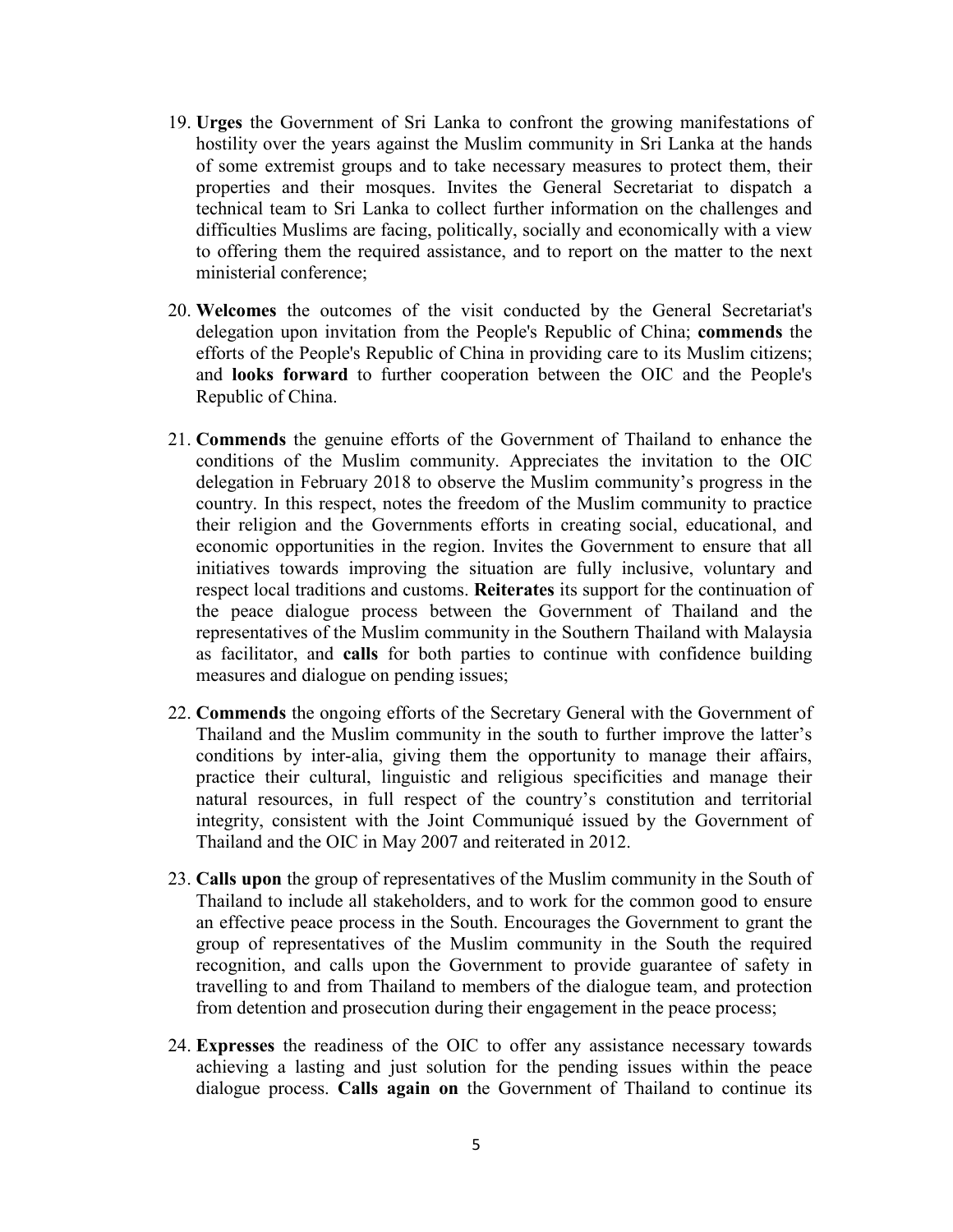efforts in finding a lasting and just solution to the pending issues, in accordance with the 2007 joint statement of the Government of Thailand and the OIC Secretary General;

- 25. **Reaffirms** its continued care for the rights and welfare of the Muslim community in Thailand, especially in the Southern Border Provinces and appreciates fully the openness of the Government of Thailand to cooperate with the OIC towards these shared goals.
- 26. **Reiterates** the need to respect the human rights of the Turkish Muslim community in Bulgaria and to return Muslim waqf properties confiscated in previous times; and **calls on** Muslims in Bulgaria to unite their efforts and work together to enhance the position of their Grand Mufti's office in furtherance of the interests of Muslims there.
- 27. **Commends** efforts of the Secretary General to engage with the European Union, to undertake innovative initiatives and develop joint projects to address the challenges of radicalism, extremism and Islamophobia with a view to improving the situation of Muslims in Europe; **Invites** him to appoint a Special Envoy for Muslim Communities to follow the implementation of such initiatives.
- 28. **Appreciates** the Meeting of the OIC Contact Group on Muslims in Europe held on the side lines of the Annual Coordination Meeting in New York on 25 September 2018 and requests the General Secretariat to continue to organize the meetings of the Contact Group on suitable occasions;
- 29. **Requests** the General Secretariat and OIC offices in New York, Brussels, Paris and Geneva to continue to study the conditions of Muslim communities in the West in order to better understand the current challenges and difficulties they are facing, politically, socially and economically with a view to developing programs that will improve their conditions;
- 30. **Invites** the General Secretariat and OIC offices in New York, Brussels, Paris and Geneva to engage with relevant civil society organizations in regional and international forums so as to keep abreast of developments on the situation of Muslim communities and minorities and report to the Secretary General.
- 31. **Requests** the Secretary-General to follow up the implementation of this resolution and to report hereon to the 47<sup>th</sup>Session of the Council of Foreign Ministers.

-----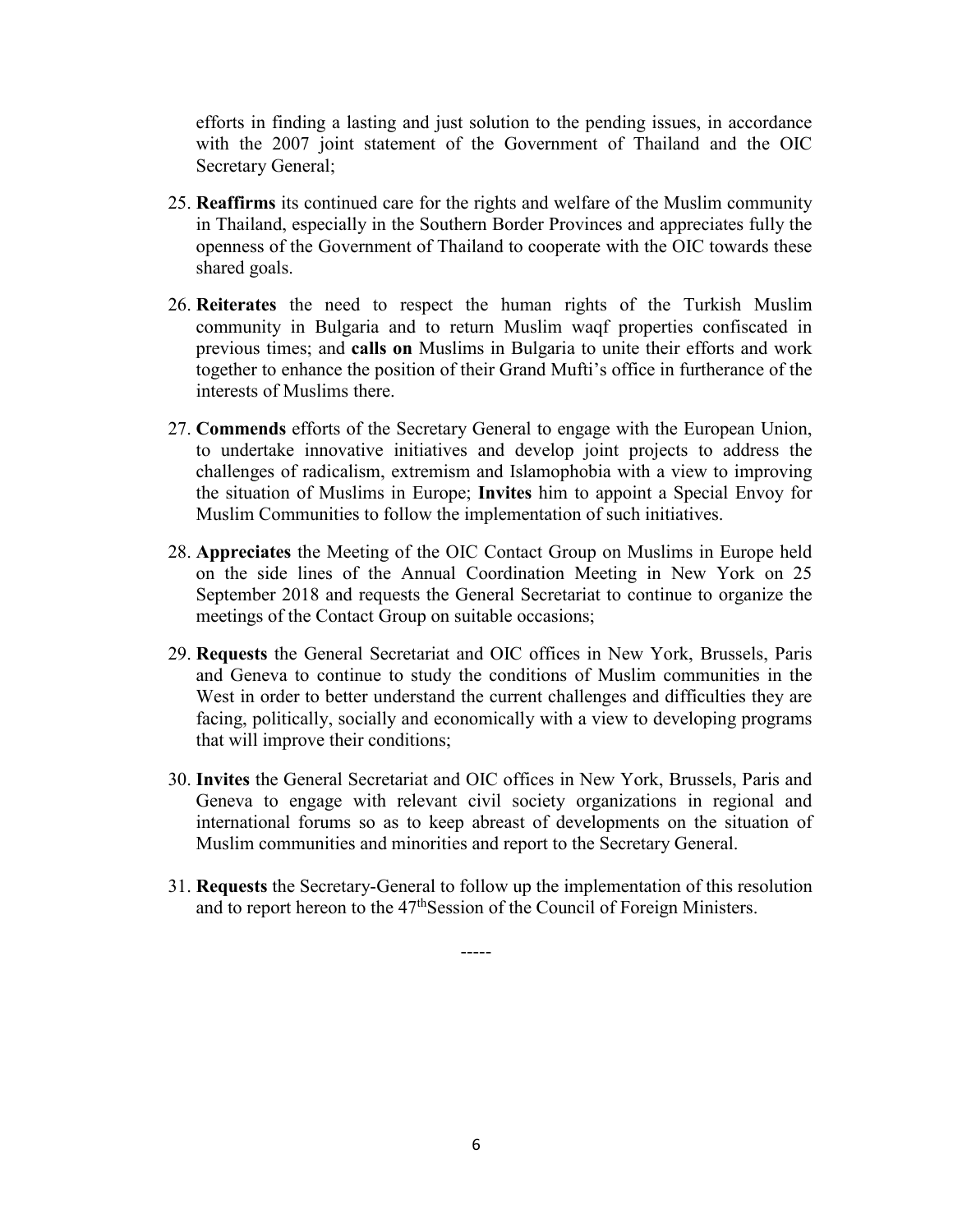#### **RESOLUTION NO.2/46-MM ON QUESTION OF MUSLIMS IN SOUTHERN PHILIPPINES**

*The Forty- Six Session of the Council of Foreign Ministers, (Session: 50 Years Of Islamic Cooperation: Roadmap For Prosperity And Development), held in Abu Dhabi, United Arab Emirates 24-25 Jumadah Al-Thani 1440 H (1-2 March 2019),*

**Bearing in mind** the OIC resolutions and the recommendations of the OIC Peace Committee in Southern Philippines (PCSP) and their close monitoring and constant consultation on the developments on the ground;

**Commending** the role played by Libya in reaching the Tripoli Agreement in 1976 and the instrumental role of the Republic of Indonesia as the former Chair of the PCSP and all its members, as well as to the Secretary General's efforts aimed at facilitating the peace process and assisting both the Government of the Philippines (GPH) and Moro National Liberation Front (MNLF) to reach a formula of joint proposals to ensure the full implementation of the 1996 Final Agreement;

**Praising** the efforts of the Custodian of the Two Holy Mosques King Abdullah Bin Abdulaziz Al Saud, King of the Kingdom of Saudi Arabia in supporting the peace efforts and development of Muslims in Southern Philippines;

**Commending** the efforts of the Government of Malaysia as third party facilitator in talks between the GPH and Moro Islamic Liberation Front (MILF) which culminated in the signing of the Comprehensive Agreement on the Bangsamoro (CAB) on 27 March 2014;

**Guided by** all previous Summit and Reaffirming all previous Ministerial resolutions adopted in this regard;

**Noting** the continuous commitment expressed by the President of the Republic of Philippines H.E. Rodrigo Duterte, to implement all signed peace agreements with the Bangsamoro "in step with constitutional and legal reforms, and **Welcomes** his strong commitment to "correct historical injustices against the Bangsamoro".

**Expresses** its hope that the conditions in Marawi would be improved soon so that the Martial Law would be lifted.

**Expresses** its deep concern about the conditions of civilians who heavily suffered from this crisis and calls upon the authorities to ensure the safe return of the internally displaced population to the city.

**Welcomes** the eradication of the DAESH-affiliated terrorist groups who attacked Marawi between May-October 2017 and committed heinous crimes against the Muslim population.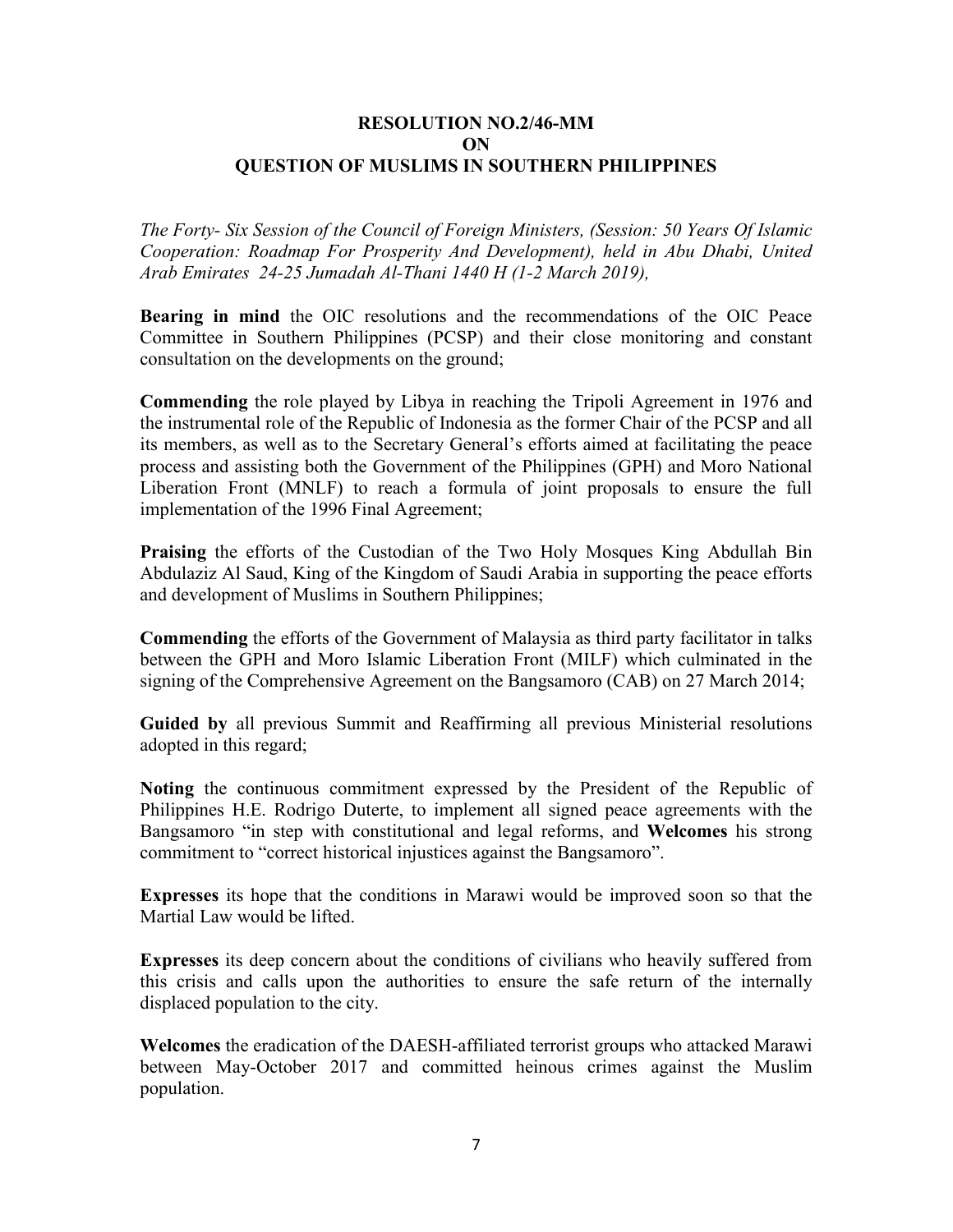**Having** considered the Report of the Secretary General on the Question of Muslims in Southern Philippines and its addendum, (Doc No OIC/CFM-46/2019/ MM/SG.REP); **including** the dispatch of a mission under the chairmanship of his Special Peace Envoy to visit the Philippines to consult with both the GPH and the two Moro fronts, Moro Islamic Liberation Front (MILF) and Moro National Liberation Front (MNLF).

- 1. **Renews** its support for the Agreement on the implementation of 1976 Tripoli Peace Agreement between the GPH and MNLF initialed on 30 August 1996 in Jakarta and officially signed in Manila on 2 September 1996; and **reiterates**that the Tripoli and Jakarta Agreements continue to formulate the basis for any settlement of the conflict.
- 2. **Calls for** quick and full implementation of the provisions of 1996 Final Agreement on implementation of the 1976 Tripoli Agreement concluded between the GPH and the MNLF and the Comprehensive Agreement on the Bangsamoro (CAB) concluded between the GPH and the MILF with good intention and genuine interest so that just and lasting peace and comprehensive development can be achieved for the Bangsamoro people;
- 3. **Reiterates** its position that CAB is a partial fulfillment of the requirement for Comprehensive Peace in Mindanao, but a step forward towards that goal, and **Calls** for the full implementation of all previous peace agreements in order to reach a comprehensive and lasting peace;
- 4. **Acknowledges** significant efforts and progress made during the previous administration by signing the CAB with the Moro Islamic Liberation Front (MILF) in 2014, despite the non-passage of its enabling Bangsamoro Basic Law (BBL); and by holding the final session of the Tripartite Review Process on 25-26 January 2016 with the participation of the GPH**,** the MNLF and the OIC Peace Committee for Southern Philippines (PCSP).
- 5. **Welcomes** the initiative of the current Philippine administration to devise a cardinal solution to the problem of unconstitutionality that has been facing the peace treaties for the last forty years.
- 6. **Strongly** condemns terrorist attacks and heinous crimes committed against the Philippines population by the terrorist groups who have ties with Da'esh and Commends the GPH success to eradicate the terrorist groups and protect the civilians from the terrorists attacks.
- 7. **Reaffirms** OIC's principled and resolute position against terrorism in all its forms and manifestations which runs counter to the basic tenets of Islam and its noble values.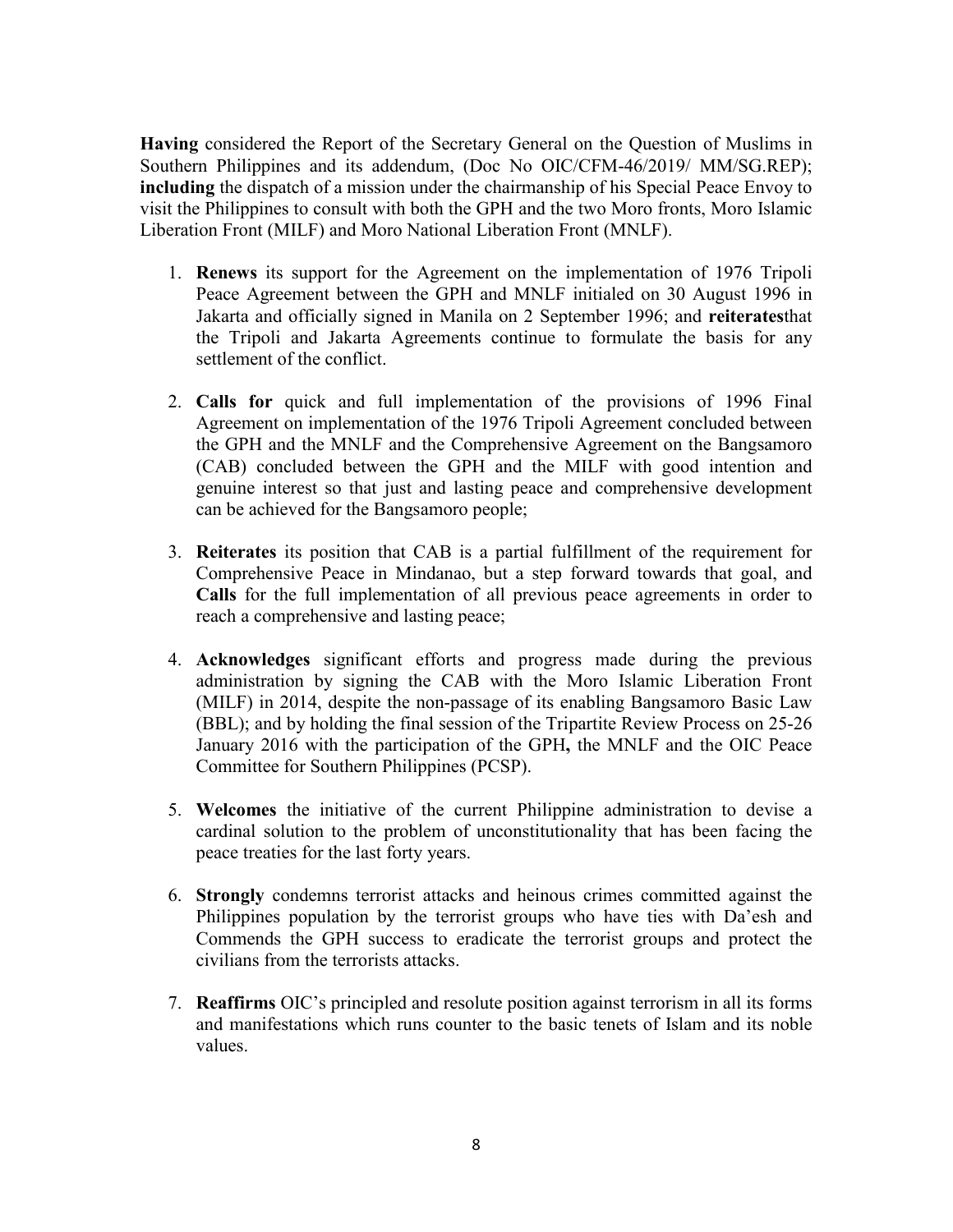- 8. **Expresses** its sympathies and condolences to the families of the victims who fell as a result of terrorist attacks, and to the GPH, the Bangsamoro people and the whole Philippine nation.
- 9. **Welcomes** the initiative by the GPH to start the rehabilitation efforts of Marawi city, and call upon the OIC Member States to support the efforts of rehabilitation and discovery of communities affected by the conflict.
- 10. **Commends** the cooperative position of MNLF and MILF during the crisis, and in particular, the joint efforts between the GPH and the MILF under the Joint Coordination Monitoring and Assistance Centre (JCMAC), and Calls upon humanitarian and relevant organizations in the Muslim world and worldwide to contribute to the rehabilitation and reconstruction of Marawi.
- 11. **Recognizes** the important role of the various infrastructures and mechanisms created and established by the GPH-MILF Peace Process in sustaining the ceasefire and maintaining an atmosphere conducive to the advancement and successful signing of the FAB and CAB, and its continuing implementation process, namely the International Monitoring Team (IMT), the International Contact Group (ICG), Third Party Monitoring Team (TPMT), the Independent Decommissioning Body (IDB), and all other agreed infrastructures and mechanism for the advancement of the peace process. Calls upon the GPH and MILF to continue to engage and utilize all these mechanisms for full implementation of the agreement until the Exit Agreement is signed by the parties.
- 12. **Commends** the work of Bangsamoro Transition Commission (BTC) which successfully crafted the Bangsamoro Basic Law (BBL) – now known as the Bangsamoro Organic Law - and incorporated the most outstanding features of the 1976 Tripoli Agreement and the 1996 Jakarta Agreement treaties to the enabling law.
- 13. **Reiterates** its support to the agreed task of the IDB which is essential to the normalization process in Bangsamoro and calls upon the IDB to continue its work as stipulated in the agreed time line and process.
- 14. **Acknowledges** the strong and consistent efforts of President Duterte in addressing threats of terrorism from extremists groups, particularly the Abu Sayyaf Group (ASG) and other similar groups.
- 15. **Urges** the GPH to faithfully implement the FAB and CAB, the unimplemented provision s of the 1996 Final Peace Agreement, and for the implementation of the 1976 Tripoli Peace agreement,
- 16. Commends the passage of the Bangsamoro Organic Law (BOL) by the Philippine Congress and its approval by H.E. President Rodrigo Duterte in July 2018.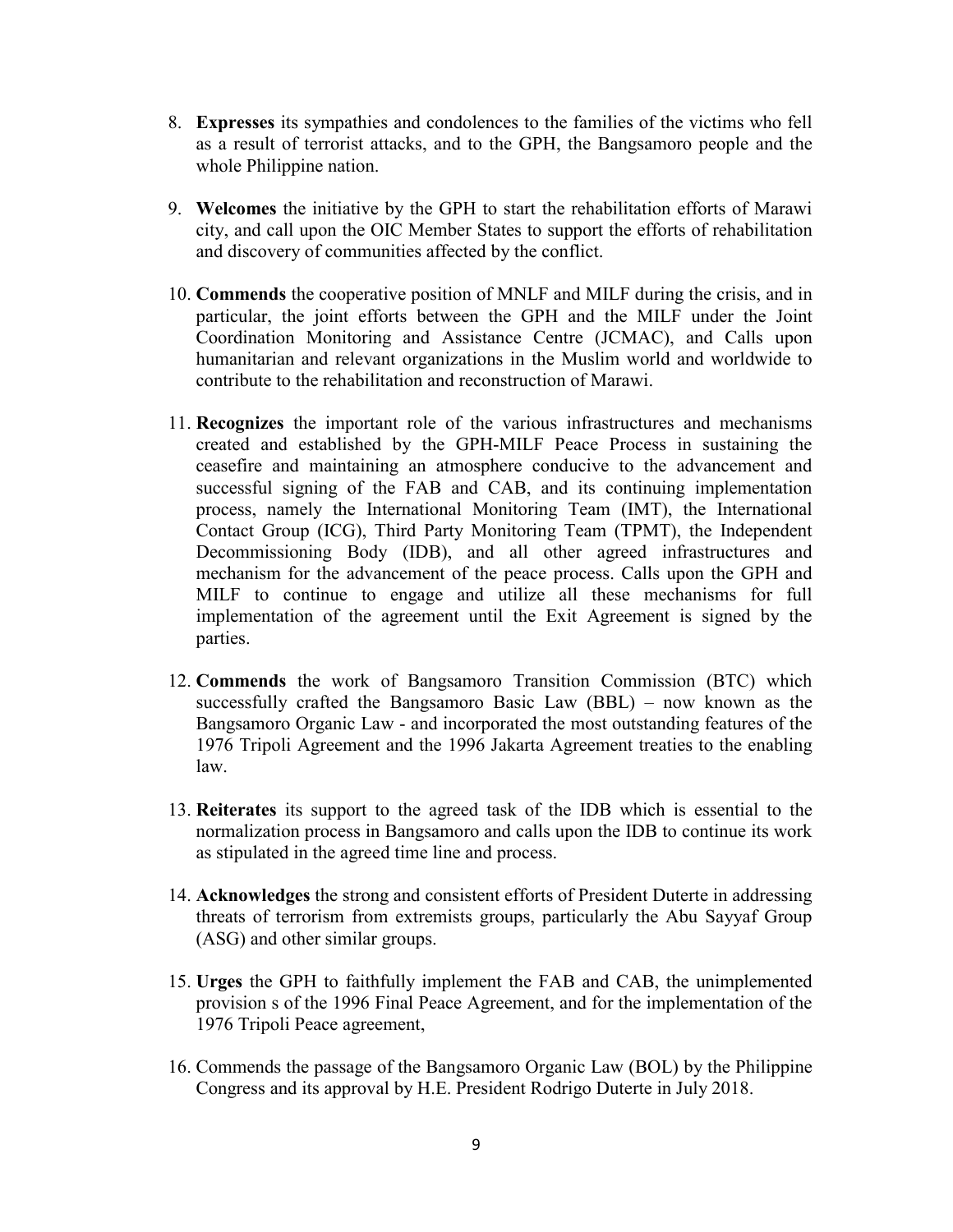- 17. **Commends** the efforts made by the GPH in promoting the BOL through the statement made by President Rodrigo Duterte in calling the people to vote 'YES' for BOL and public advocacies conducted by the Office of the Presidential adviser on the Peace Process (OPAPP) and other government agencies.
- 18. **Welcomes** the passage of MNLF's resolution during the Bangsamoro People's National Congress (BPNC) in October 2018 expressing its full support towards the ratification of the BOL during the plebiscite. **Expresses** its hope that this support and continuous cooperation between MNLF and MILF would lead to the unity within the Bangsamoro.
- 19. Congratulates the GPH and the MILF for the peaceful and successful conduct of plebiscite in Mindanao on 21 January 2019 and 6 February 2019 which led to the ratification of the BOL and establishment of an expanded autonomous region with the inclusion new areas, namely Cotabato City and 63 villages in North Cotabato, in BARMM.
- 20. **Welcomes** the appointment of Al Haj Murad Ebrahim as Interim Chief Minister of BARMM and other members of the Bangsamoro Transition Authority (BTA) by President Rodrigo Duterte on 22 February 2019 in Malacanang, Manila. **Urges** the GPH to provide necessary assistance for BTA in running the BARMM government throughout the transition period.
- 21. **Calls** upon the GPH to adhere to its commitment in implementing all agreed programs during the implementation period which includes, but not limited to, normalization and socioeconomic development of the Bangsamoro.
- 22. **Calls** upon the leadership of the MNLF and the MILF and all other leaders of the Moro people to close ranks and narrow the gap between them for the benefits of Bangsamoro.
- 23. **Commends** the efforts of the Secretary General at narrowing the gap between the positions of the MNLF and MILF and encourages positive steps and statements for closing ranks between the two fronts, and **calls upon** their leaders to consolidate their cooperation and coordination through the Bangsamoro Coordination Forum (BCF) and engage other stakeholders to close ranks and find a common approach, and **Calls upon** the Secretary General to continue his efforts in this regards;
- 24. **Reaffirms** the importance of unity within the MNLF and the necessity to continue to have an MNLF unified negotiating team and in this regard **reaffirms** the Jeddah Formula and the participation of Mr. Yusop Jikiri, a prominent Moro leader, for the further strengthening of the process of closing ranks between the Moro leaders which will enhance the cause of peace.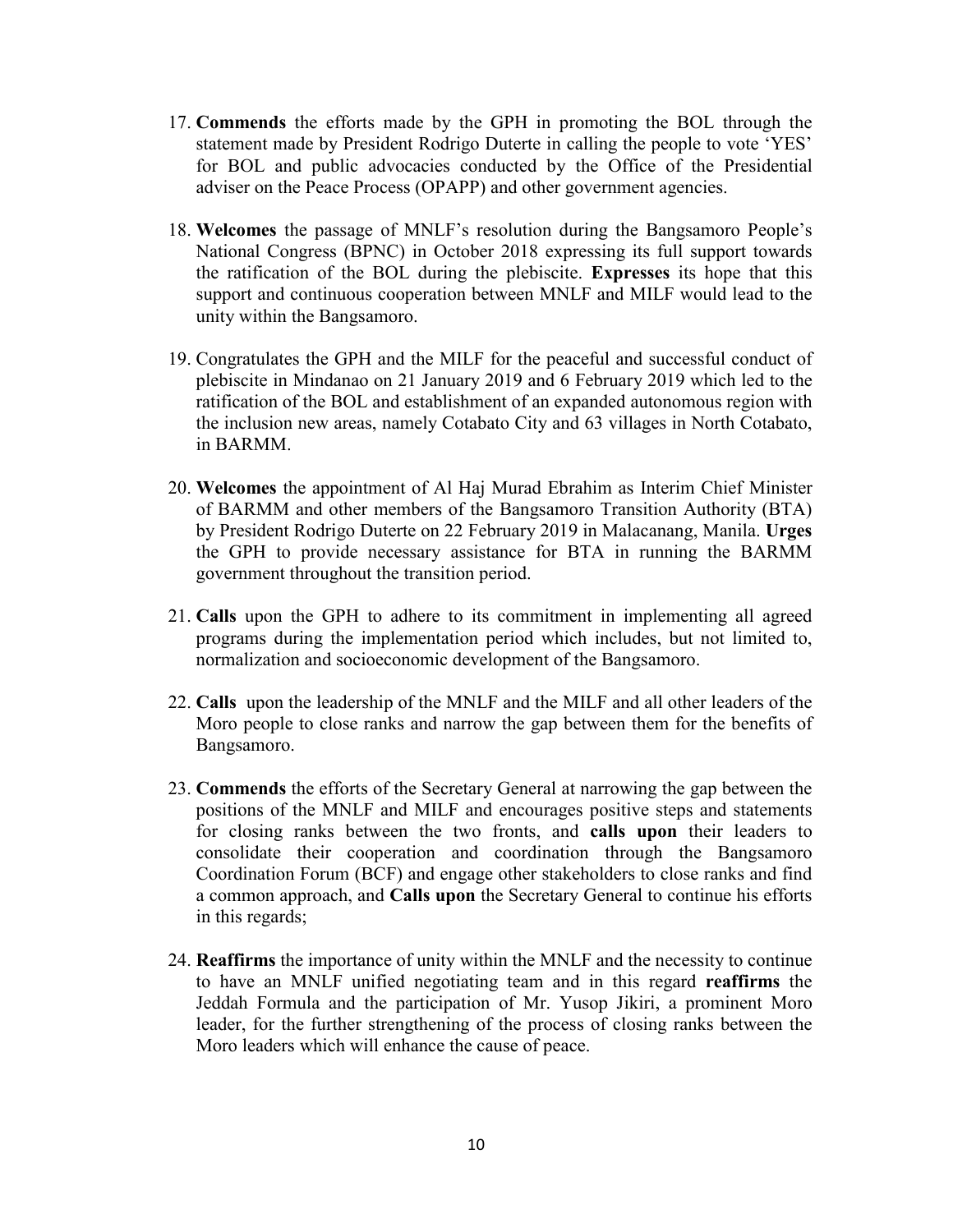- 25. **Calls upon** the Secretary General to convene urgently, a special session of theBangsamoro Coordination Forum (BCF) for the purpose of closing ranks between the two liberation fronts, namely, MNLF and the MILF to further narrowing the gap between them for the benefits of Bangsamoro, and Calls upon the Secretary General to provide Member States of progress report on the issue.
- 26. **Acknowledges** the efforts to strengthen and enlarge the BCF and emphasize that this process should be handled with great care and be done in an incremental way to ensure that the Forum conducts its work in a smooth and harmonious way, and should be based on the principles of inclusivity, shurah, solidarity and unity of purpose.
- 27. **Appreciates** the efforts of the Secretary General for convening the 5th and final Tripartite Review Meeting at a ministerial level in Jeddah on 25-26 January 2016 with the objective to define a road map for the completion of the Review Process, and **Notes** that, in spite of the long and arduous negotiations, there is still a long way to go before we reach the full implementation of all the peace agreements signed with the GPH;
- 28. **Renews** the mandate of the PCSP which is currently chaired by the Secretary General to continue the necessary contacts with the GPH and the MNLF for the full implementation of the 1996 Final Agreement on the implementation of Tripoli Peace Agreement;
- 29. **Calls upon** the GPH to take urgent action to address the reported environmental problems caused by non-compliance with environmental standards in Lake Lanao and its environment; which had serious Environmental repercussions with adverse effects on people's health economic and social conditions;
- 30. **Urges** OIC member states, subsidiary organs, specialized institutions and affiliated institutions to increase the volume of their medical, humanitarian, economic, social, educational and technical assistance to develop BARMM with a view to accelerating socio-economic development. In this regard, requests the Government of the Philippines to facilitate a joint delegation of the General Secretariat, Member States, and representatives of the Islamic Development Bank to visit the area for developing a viable mechanism to provide necessary development assistance and financing to the Bangsamoro region.
- 31. **Request**s the Secretary General to follow up the implementation of this resolution and report thereon to the 47<sup>th</sup>Session of the Council of Foreign Ministers.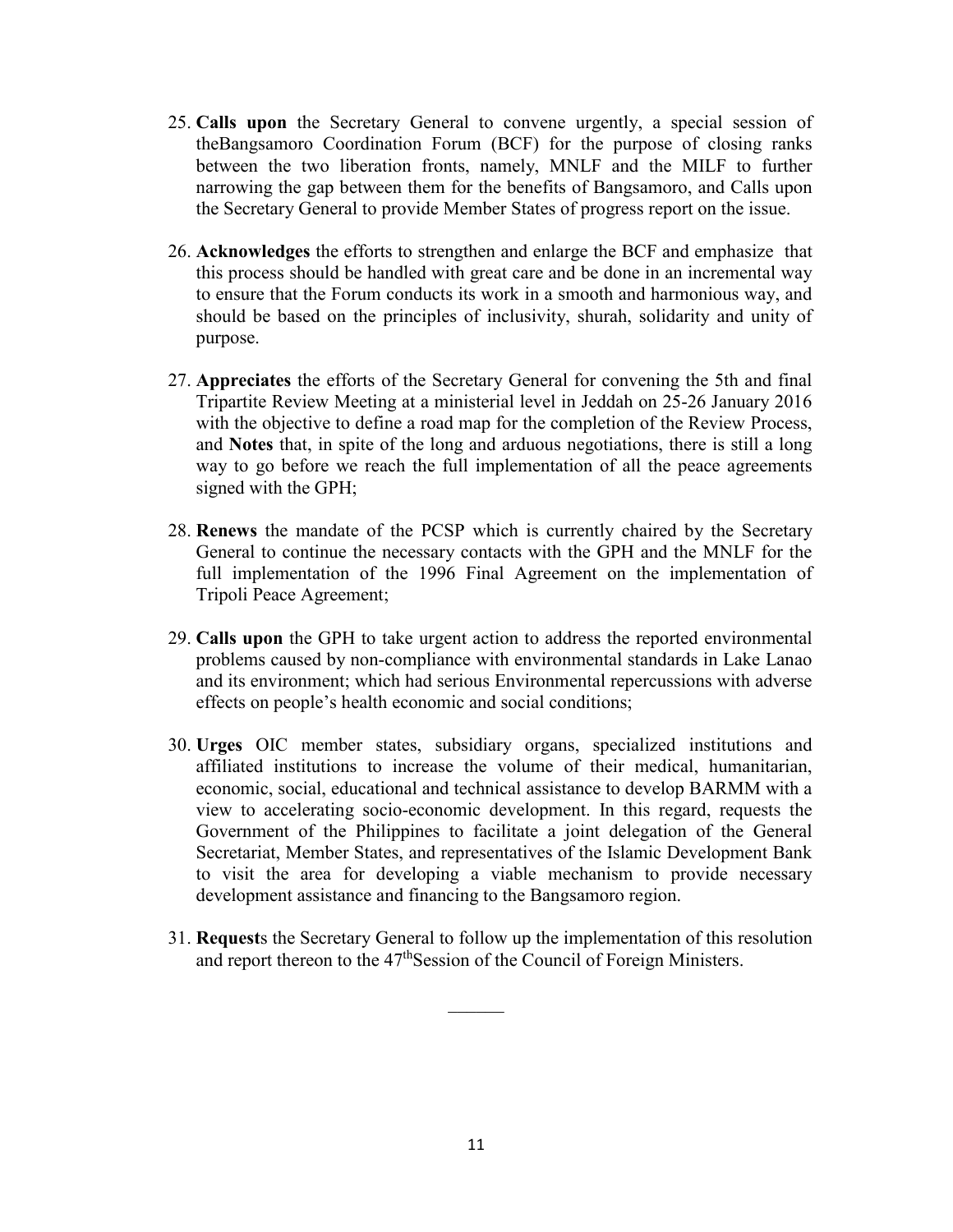### **Resolution No. 3/46-MM \* on the Situation of the Turkish Muslim Minority in Western Thrace and the Muslim Population of the Dodecanese**

*The Council of Foreign Ministers in its 46<sup>th</sup> session (Session of 50 Years of Islamic Cooperation: Roadmap for Prosperity and Development) held in Abu Dhabi, State of the United Arab Emirates, on 24-25 Jumada II 1440H (1-2 March 2019),* 

**Recalling** Resolution No. 3/-45-MM on the Situation of the Turkish Muslim Minority in Western Thrace and the Muslim Population of Dodecanese,

**Reaffirming** its commitment to Muslim communities and minorities living in non-OIC Member States,

**Fully aware** that the Muslims in Greece, in general, and the Turkish Muslim Minority in Thrace of Greece and the Muslim population in the Dodecanese in particular, are an integral part of the Muslim World,

**Recalling** the principles and objectives of the OIC Charter, the Resolutions adopted by OIC Islamic Summit Conferences, Conferences of Foreign Ministers, the Council and international agreements, declarations, and conventions **calling for** the respect of human rights, including political, social, cultural, and economic rights and freedom of worship, and most particularly the Lausanne Treaty which guarantees the rights of the Turkish Muslim Minority in Western Thrace of Greece by virtue of which they have the right to use their mother tongue i.e. Turkish, and practice their religious rites,

**Further recalling** the UN General Assembly Declaration on the Elimination of All Forms of Intolerance and Discrimination Based on Religion or Belief,

**Realizing** that the basic rights and freedoms of the Turkish Muslim Minority and Muslim population of Dodecanese are defined and protected by multilateral and bilateral treaties and conventions to which Greece is a party,

**Having considered** the Report of the Secretary-General on the Situation of Muslim Communities and Minorities in Non-OIC Member States.

- 1. **Invites** Greece to take appropriate measures to uphold the basic rights and freedoms as well as identity of the Turkish Muslim Minority emanating from the bilateral and international agreements;
- 2. **Demands again** that Greece recognize the elected Muftis of Xanthi and Komotini as the official Muftis;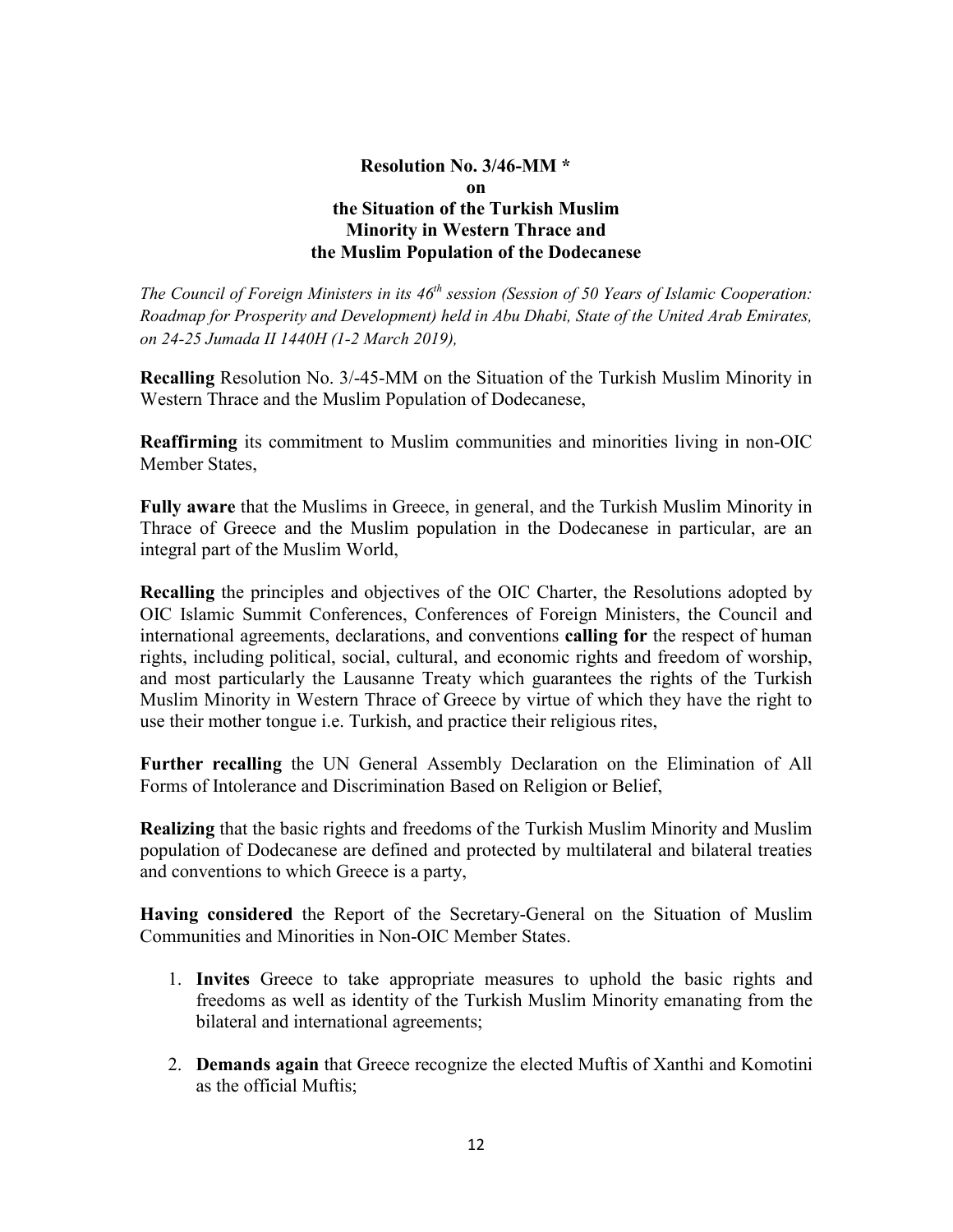- 3. **Calls on** Greece to take the necessary steps for the election of the Awqaf administration boards by the Turkish Muslim Minority with a view to ensuring their self-governance.
- 4. **Emphasizes its concern on** Greece's practice regarding the appointment of 240 imams/religious instructors, despite reactions from the Turkish Muslim Minority.
- 5. **Urges** Greece to implement the verdicts issued by the European Court of Human Rights (ECHR) concerning the Non-Governmental Organizations (NGOs) of the Turkish Muslim Minority.
- 6. **Urges once again** Greece to reinstate the citizenship rights of tens of thousands of Turkish Minority members who were stripped of their citizenship under the nowrepealed Article 19 of the Greek Citizenship Law No. 3370/1955;
- 7. **Reiterates** its invitation to Greece to take necessary and urgent steps, in consultation with the Turkish Muslim Minority, to address their educational issues which are also directly linked to the socioeconomic development of the region they live in.
- 8. **Requests** the Secretary-General to initiate an inquiry as to the issues raised in this Resolution in particular and to present a report thereon to the Forty Sixth Session of the Council of Foreign Ministers;
- 9. **Welcomes** the meeting between the Secretary General and the Greek Minister of Foreign Affairs in New York in October 2015 and encourages initiatives by the Greek Government aiming at enhancing the prosperity and well-being of the Muslim minority in Greece.
- 10. **Takes note** of the Secretary General meeting with the elected muftis in Istanbul in April 2016.
- 11. **Welcomes** the opening for the academic year 2016-2017 of an "Islamic Studies Program" at the University of Thessaloniki.
- 12. **Takes note** of the support provided by Al-Azhar University in religious issues and religious schools for Muslims in Greece.
- 13. **Invites** the Secretary-General to resume dialogue and cooperation with the Government of Greece aiming at enhancing the prosperity and well-being of the Muslims in Greece, particularly the Turkish Muslim Minority and the Muslim population in the Dodecanese.
- 14. **Requests** the Secretary-General to follow up the implementation of this resolution and to submit a report thereon to the  $47<sup>th</sup>$ Session of the Council of Foreign Ministers.

13

-----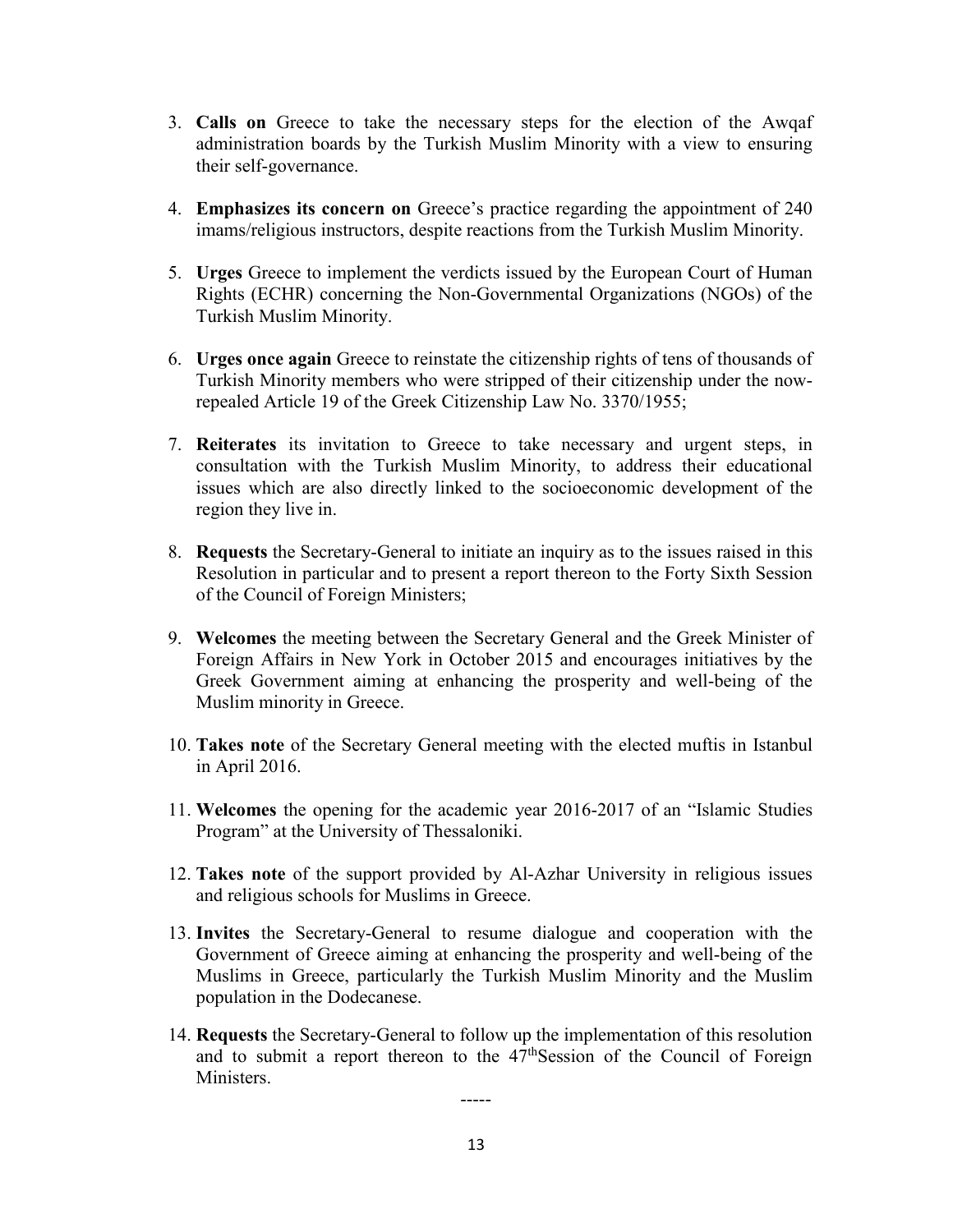#### **RESOLUTION NO.4/46-MM ON THE SITUATION OF THE MUSLIM COMMUNITY IN MYANMAR**

*The Forty- Six Session of the Council of Foreign Ministers, (Session: 50 Years of Islamic Cooperation: Roadmap For Prosperity And Development), held in Abu Dhabi, United Arab Emirates 24-25 Jumadah Al-Thani 1440 H (1-2 March 2019),*

**Guided by** the principles and objectives of the Charter of the Organization of Islamic Cooperation (OIC), and pursuant to relevant resolutions on Muslim communities and minorities calling for assistance to Muslim communities and minorities in non-OIC Member States to preserve their dignity and cultural and religious identity,

**Recalling** Resolution No.  $3/4$ -EX (IS) adopted by the  $4<sup>th</sup>$  Extraordinary Islamic Summit Conference held in Makkah Al-Mukarramah in 2012 on the Rohingya Muslim Community in Myanmar and subsequent ministerial resolutions in this regard, particularly Resolution No. OIC/ EX-CFM/2017/FINAL RES adopted by the Extraordinary Session of the Council of Foreign Ministers in Kuala Lumpur on 19 January 2017; and Commending the Government of Malaysia for hosting the Extraordinary Session of the OIC Council of Foreign Ministers, on the Situation of the Rohingya Muslim Minority in Myanmar in Kuala Lumpur on 19 January 2017, and reaffirming and recalling the Final Communique of the Extraordinry Session,

**Recalling** also the Declaration of the special session of the OIC Contact Group on the Rohingya which took place at Heads of State level in New York on the sidelines of the Annual Coordination Meeting on 19 September 2017, to address the situation of the Rohingya Muslim Minority in Myanmar and the Astana Declaration on the Rohingya Muslim Community in Myanmar by the Meeting of Heads of State and Government, on the sidelines of the First Islamic Summit on Science and Technology on 10 September 2017and the report of the OIC Contact Group Meeting in New York on the  $24<sup>th</sup>$  of September 2018 on the sidelines of the annual coordination meeting.

**Recalling** OIC initiatives at the United Nations on the situation of the Rohingya Muslim Minority, including Human Rights Council Resolution A/HRC/RES/39/2 on the situation of human rights of Rohingya Muslims and other minorities in Myanmar of 27 September 2018; UN General Assembly Third Committee resolution A/C.3/73/L.51 on the situation of human rights in Myanmar of 16 November 2018and UN General Assembly Resolution A/RES/72/248 of 31 October 2017 on the situation of Human Rights in Myanmar, and the UN Human Rights Council Resolution A/HRC/RES/29/21 of 22 July 2015 on the Situation of Human Rights of Rohingya Muslims and other Minorities in Myanmar;

**Noting** the meetings of the OIC Groups which took place in New York, Brussels and Geneva in December 2016, to discuss the situation of the Rohingya Muslim Minority in Myanmar,

**Noting** UN Security Council Presidential Statement S/PRST/2017/22 of 6 November 2017 and the report of the UN Special Rapporteur (UNSR) Yanghee Lee on the situation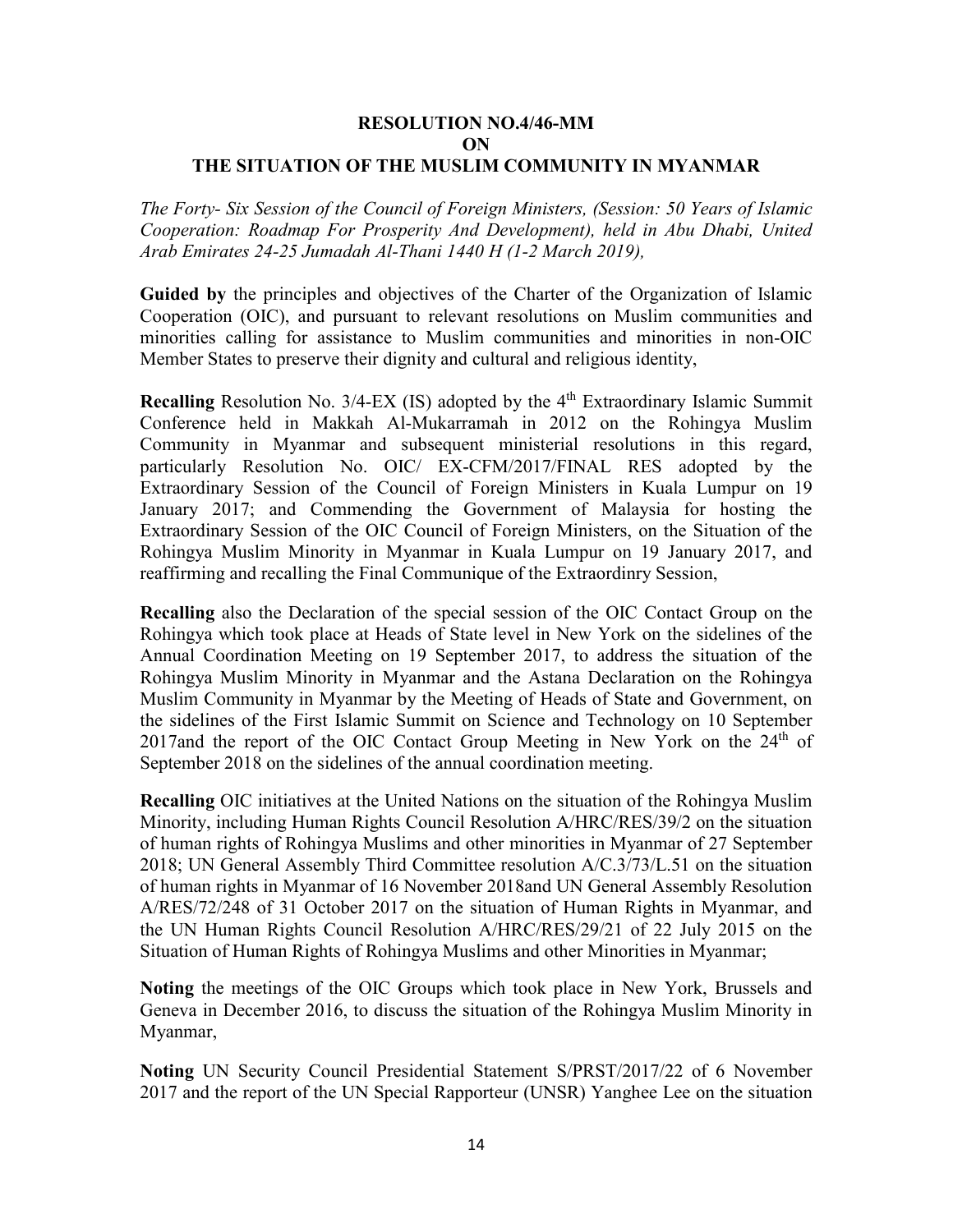of human rights in Myanmar, (A/HRC/34/67), 1 March 2017; and UN Human Rights Council Resolutions (A/HRC/34-L.8/Rev.1), 22 March 2017 and (A/HRC/RES/S-27/1) 5December 2017 and UN General Assembly Resolution A/RES/70/233 23 December 2015,

**Welcoming** the adoption of resolution (A/C.3/72/L.48) on the situation of the Human Rights in Myanmar on 16 November 2017 by the 3rd Committee at the  $72<sup>nd</sup>$  session of the UN General Assembly.

**Noting** also the opening Statement of the UN High Commissioner for Human Rights to the 36th Session of the UN Human Rights Council, on 11 September 2017, in which he warned that the "pattern of gross violations of the human rights of the Rohingya suggested a widespread or systematic attack against the community, possibly amounting to crimes against humanity" and that the "situation seems a textbook example of ethnic cleansing",

**Noting** also the opening Statement of the Chairperson of the United Nations Independent International Fact-Finding Mission on Myanmar, at the UN Security Council on 24 October 2018, in which he stated that "War crimes and crimes against humanity have been committed in Kachin, Shan and Rakhine States. The Mission also found sufficient information to warrant the investigation and prosecution of senior officials in the Tatmadaw on charges of genocide. This means that we consider that genocidal intent, meaning the intent to destroy the Rohingya in whole or in part, can be reasonably inferred",

**Expressing** serious concern over the opening statement by the High Commissioner for Human Rights during the  $37<sup>th</sup>$  Regular Session of the Human Rights Council that ethnic cleansing against the Rohingya community is still underway.

**Noting** that the Final Communique of the 13th session of the Parliamentary Union of the Islamic Countries (PUIC), held in Tehran on 16-17 January 2018, stresses on the Protection of the Rohingya Muslims of Myanmar,

**Alarmed** that the flash report of the OHCHR on 3 February 2017 that found attacks against the Rohingya Muslims to have been widespread as well as systematic, vindicating the very likely commission of crimes against humanity, and welcoming the decision of the human Rights council to constitute a Fact-Finding Mission pursuant to its Resolution 34/22 of 24 March 2017; *concerned* at persistent denial of human rights violation by the Government of Myanmar,

**Underscoring** the need to establish the facts of the situation on the ground in Rakhine State through an independent investigation body, and in this regard, noting with concern that the Government of Myanmar has ceased cooperation with UN mechanisms the UN Special Rapporteur (SR) on the Human Rights Situation in Myanmar and the Independent International Fact-Finding Mission on Myanmar established under the UN Human Rights Council.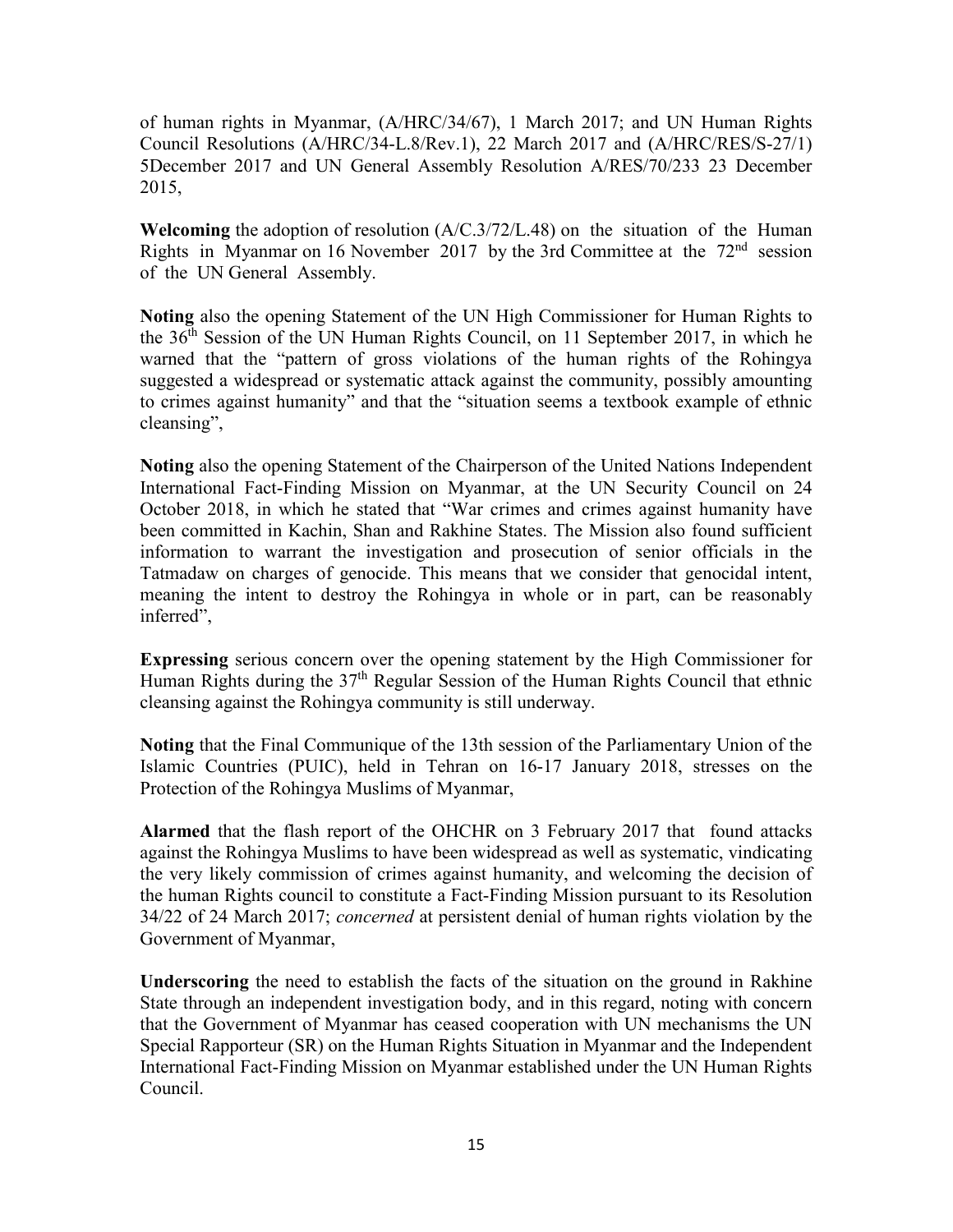**Condemning** the attacks of the Arakan Salvation Army against police and military posts on 25 August 2017,

**Deeply distressed** by the reports of Rohingya civilians in Rakhine State being subjected to unlawful use of force by extremist elements; the excessive use of force by the military and security forces; extrajudicial, arbitrary or summary killings, rape and other forms of sexual violence; and arbitrary detention, and the enforced disappearance of Rohingya civilians in Rakhine State, including reports of large-scale destruction of homes and systematic evictions of Rohingya Muslim minority from northern Rakhine State, through the use of arson, violence, confiscation of private property, and artificial ethnodemographic reconstruction.

Express serious concern that, according to the United Nations Children's Fund, nearly 60 per cent of Rohingya Muslims who have been forced to flee to Bangladesh are children (Source: PP12 of GA Res 72/248). Noting further that these children, especially unaccompanied children, face increased vulnerability and are more susceptible to becoming victims of killings, sexual violence and trafficking-in-persons.

**Noting** with deep concern also the deteriorating security, human rights and humanitarian situation in Rakhine State, and the continued serious violations and abuses of human rights of Rohingya Muslims in Rakhine State, as well as statelessness, disenfranchisement, economic dispossession, marginalization and deprivation of livelihoods, as well as restrictions on freedom of movement for persons belonging to the Rohingya community, including the confinement of approximately 120,000 people in camps for internally displaced persons, the majority of whom rely entirely on foreign aid,

**Concerned** that, despite the fact that the Rohingya population, especially Muslims, had been living in Myanmar for generations prior to its independence and have no ties to anywhere but Myanmar, they have been made stateless since the enactment of the 1982 Citizenship Law and since then have been subjected to restrictions on access to education, health services and livelihoods, underscoring that the lack of citizenship status and related civil and political rights of Rohingya Muslims and others, including voting rights, is a serious human rights violation,

**Appreciating** the Government of Prime Minister Sheikh Hasina of Bangladesh for welcoming Rohingya Muslims into the country and for providing safety and humanitarian assistance to more than 1.1 Million Rohingya refugees fleeing persecution in Myanmar's Rakhine state.

**Taking** into consideration that the plight of the Rohingya Muslims in Myanmar cannot be tackled from a purely humanitarian perspective, and should be dealt with within the framework of their inalienable rights as citizens,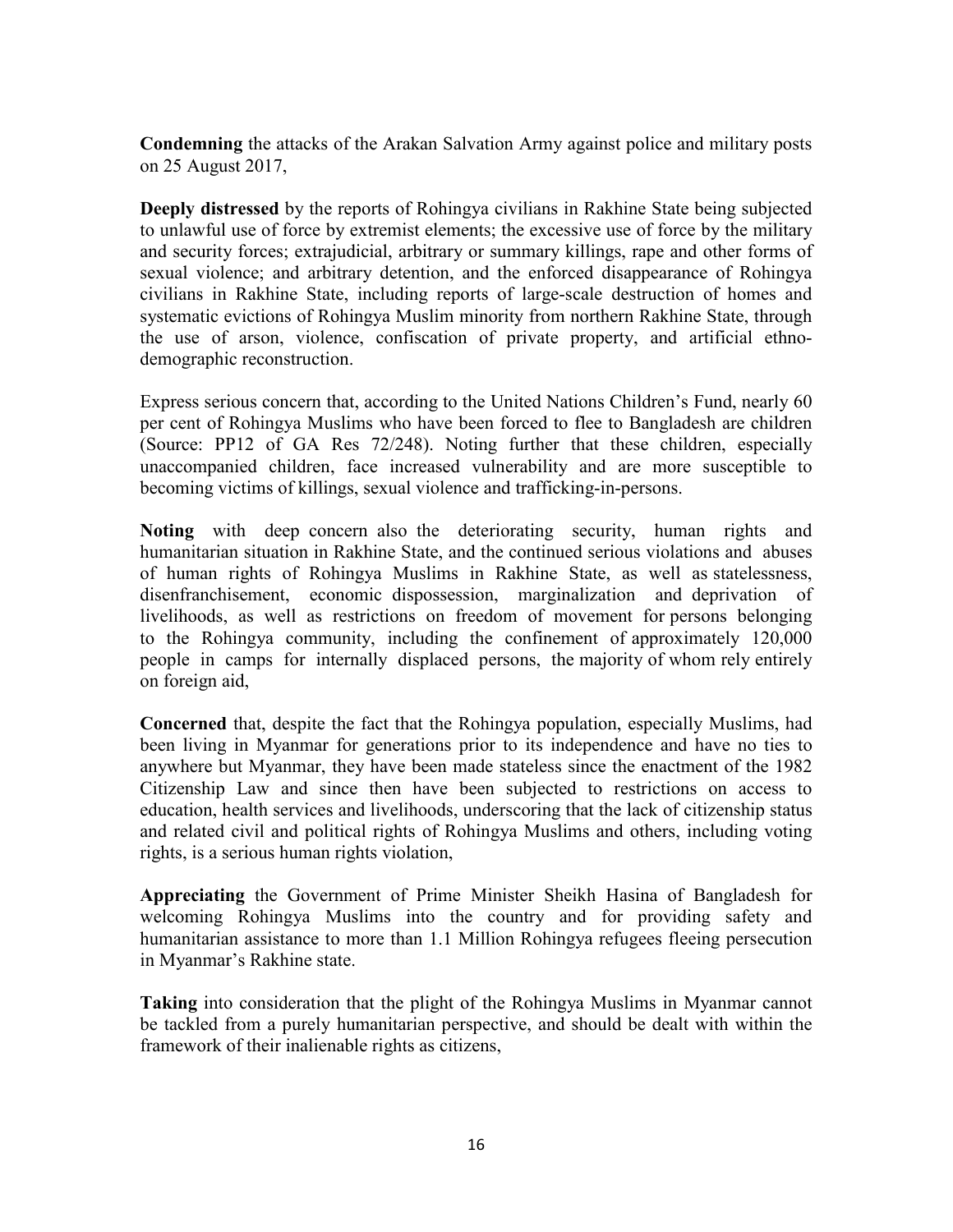**Welcoming** the September 2017 letter addressed by President Haydar Abbadi of Iraq to the heads of Muslim countries and the OIC Secretary General, regarding the Rohingya crisis, along with the violations of human rights and genocide against the Rohingya, which letter calls for holding an urgent meeting of the Council of the OIC Foreign Ministers to form an international alliance to counter and stop these violations;

**Having considered** the Report of the Secretary General on the Muslim Community in Myanmar (Document No. OIC/CFM-46/2018/MM/SG.REP);

- 1. **Condemns** the systematic brutal acts and horrendous atrocities perpetrated against the Rohingya Muslim Community in Myanmar, especially post 25 August 2017, which constitute a serious and blatant violation of international law, international human rights conventions as well as violations of international humanitarian law and in total disregard of Myanmar's state responsibility to protect its unarmed civilian Muslim minority; Particularly denounce the involvement of security forces and militias in continued acts of violence towards Rohingya Muslims including mass gang-rape, killings in thousands including of babies and children, burning people alive, brutal beatings, disappearances, eviction and forced expulsion of inhabitants, arbitrary arrests, detentions, torture, in addition to burning of Rohingya homes, places of worship, villages and fields of standing crops;
- 2. **Expresses** serious concern over the fact that the Rohingya community continues to face systematic discrimination in Rakhine state, including killing, rape, eviction and forced expulsion of inhabitants, which derives from their lack of legal status resulting in restrictions on their freedom of movement, access to land, food, water, education, health care as well as restrictions to marriage and birth certificates;
- 3. **Expresses** concern over the fact that any radicalization or infiltration of radical elements into the Rohingya minority community may further complicate the solution of the problem and have implications on regional security;
- 4. **Strongly condemns** all violations and abuses of human rights in Myanmar, including widespread, systematic and gross human rights violations and abuses committed in Rakhine State, including the presence of elements of extermination and deportation and systematic oppression and discrimination, which may amount to persecution and to the crime of apartheid, also strongly condemns the disproportionate response of the military and the security forces, deplores the serious deterioration of the security, human rights and humanitarian situation, the exodus of more than 723,000 Rohingya Muslims and other minorities into Bangladesh and the subsequent depopulation of northern Rakhine State, and calls upon the Myanmar authorities to ensure that those responsible for violations of international law, including human rights violations and abuses, are held accountable;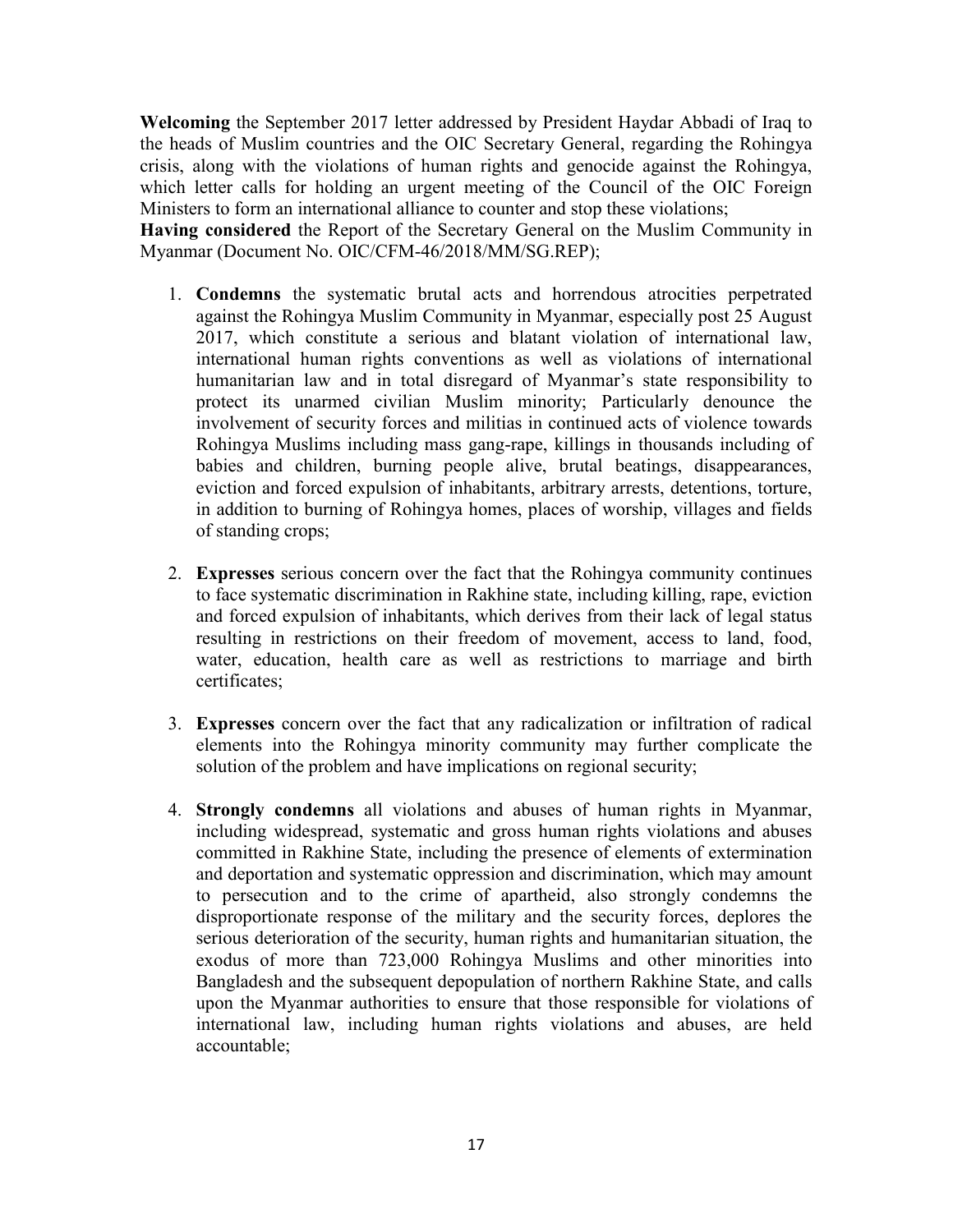- 5. **Expresses** deep indignation at credible reports, assessments and conclusions of various international and human rights organizations that recent atrocities are part of a systematic strategy and plan of ethnic cleansing of Rohingya Muslims of Rakhine State which have since August 2017, affected over 655,000 Muslims who have been forcibly displaced to Bangladesh, in addition to the 87,000 Rohingya that have been displaced since violent incidents of October 2016 and more than 300,000 who have fled previous episodes of violence since 1990;
- 6. **Expresses** full solidarity with the Government and people of Bangladesh, unfairly affected with the influx of a million plus Rohingya and appreciate them for opening their hearts and borders for the distressed community now facing an existential threat at the deviant policies and brutal practices of "ethnic cleansing" pursued systematically, at genocidal scale, in Myanmar in violation of human rights and total disregard of all international and civilized norms and laws;
- 7. **Expresses** serious disappointment and dismay at the Myanmar authorities denial of evidences and findings or reports such as the UN Flash report of 3 February 2017 and 13-24 September 2017 and the report of the UN Special Rapporteur on the situation ofhuman rights in Myanmar, of 8 September 2017 which clearly identify confirmed that the Myanmar security forces "deliberately set fire to houses with families inside, and in other cases pushed Rohingya into already burning houses";
- 8. **Expresses** once again, its deep concern over the humanitarian and human rights situation in Rakhine State of Myanmar;
- 9. **Underlines** the fact that the continuation of the current situation can engender serious adverse repercussions in the region and beyond;
- 10. **Expresses** concern over the spread of hate speech and incitement to violence, discrimination and hostility in the media and internet as well as the laws, which were passed discriminating against the Muslim community in Myanmar such as the interfaith marriage, religious conversion laws, etc.;

#### 11. **Calls upon the Government of Myanmar:**

- a. To honor its obligations under International Law and Human Rights covenants, and to take all measures to immediately halt all vestiges and manifestations of the practice of ethnic cleansing, genocide, violence of all types, vigilantism, acts of dispersion and discriminatory practices against Rohingya Muslims, as well as the continuous attempts to obliterate their Islamic culture and identity immediately; including delisting them from household lists and demolition of places of worship, institutions and houses of Muslim minorities
- b. To immediately restore stability and security in Rakhine State, primarily by exercising maximum restraint, ending all violent acts, and protecting all persons regardless of their race and religion.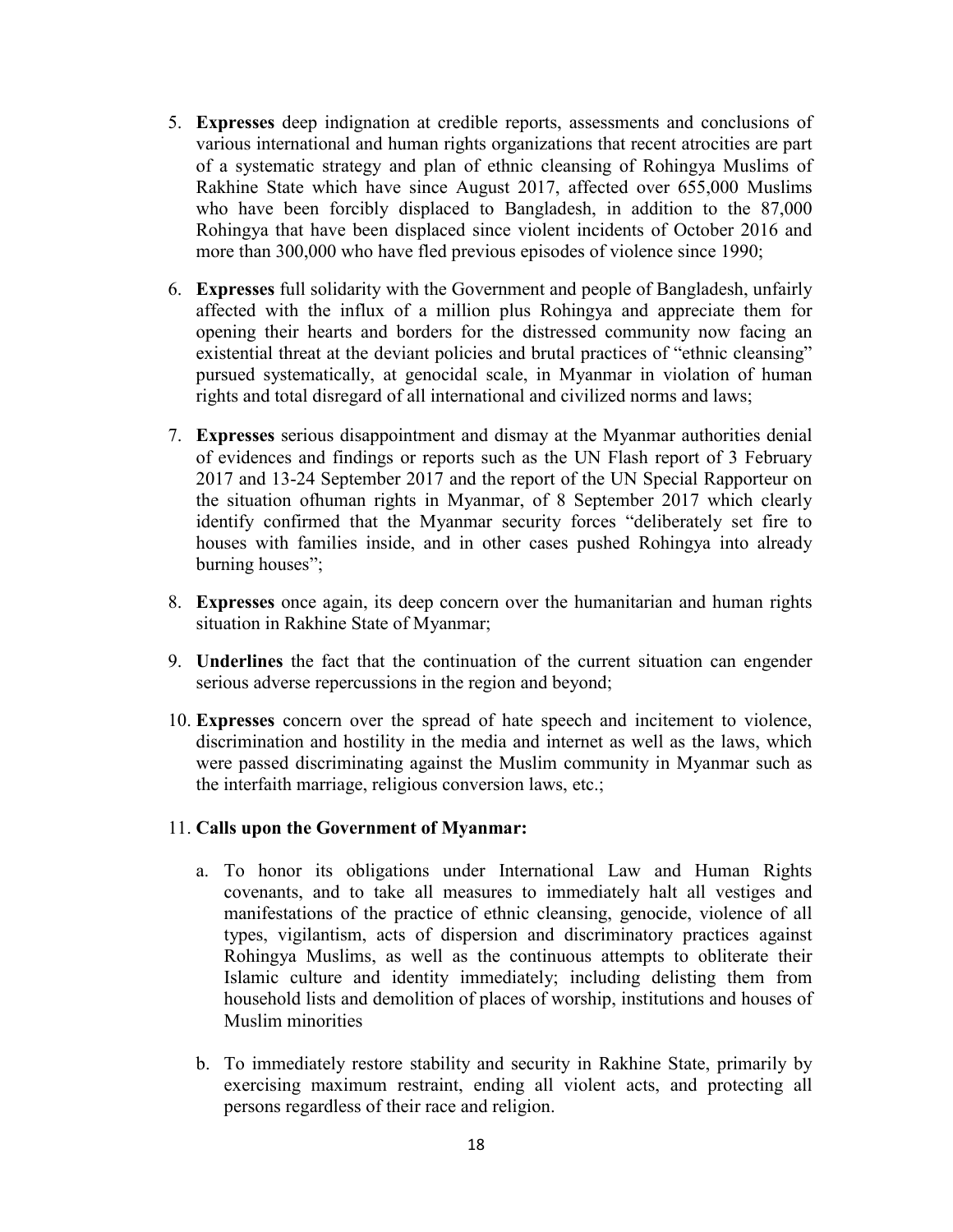- c. To eliminate the root causes, including the denial of citizenship based on the 1982 Citizenship Act which has led to statelessness and deprival of their rights, and the continued dispossession and discrimination affecting the Rohingya Muslim Minorities, and work towards a just and sustainable solution to this issue;
- d. To de-escalate the situation in Rakhine State to prevent the further loss of lives and displacement so that humanitarian aid may be provided to all affected communities in need and medical support provided to the sick, injured and those suffering from malnutrition and severe mental trauma and to ensure the right of each individual to live and move without fear and persecution based on their religion or ethnicity;
- e. To take serious note about reports on the perpetration of crimes committed and evidences and findings of reports of international organisations such as the UN flash report of 3 February 2017 and UN Special Rapporteur's report (A/71/361) of March 2017 and reports coming out in the post August 2017 period. To take further note of the credible reports, assessments, and conclusions of various international and human rights organisations, members of media and experts that expose recent atrocities entirely on racial lines;
- f. To allow Muslims meaningful and unhindered freedom of movement within Rakhine State to pursue livelihood options and to access healthcare and education without any hindrance and allow free and unhindered access of local and international staff of humanitarian agencies to afford affected Muslims and vulnerable population humanitarian assistance based on their needs;
- g. To reverse and abandon policies, directives and practices that marginalize the Rohingya community economically, such as demolition of houses in the pretext of them being unauthorized, confiscation of lands in the name of development and social projects delegitimizing their ownership of lands, depriving them from business opportunities and accessing market places as well as employment opportunities;
- h. To create economic opportunities for the historically deprived Rohingya community in order to achieve balanced socio-economic development of the Rakhine State and to defuse tension among communities.
- i. To take urgent measures for a sustainable implementation of the "Arrangement on return of displaced persons from Rakhine State" with the Government of Bangladesh on 23 November 2017 and subsequent arrangements and mechanisms agreed, by ensuring that the repatriation of any Rohingya refugees to Myanmar must be voluntary, safe, dignified, sustainable and uphold their human rights;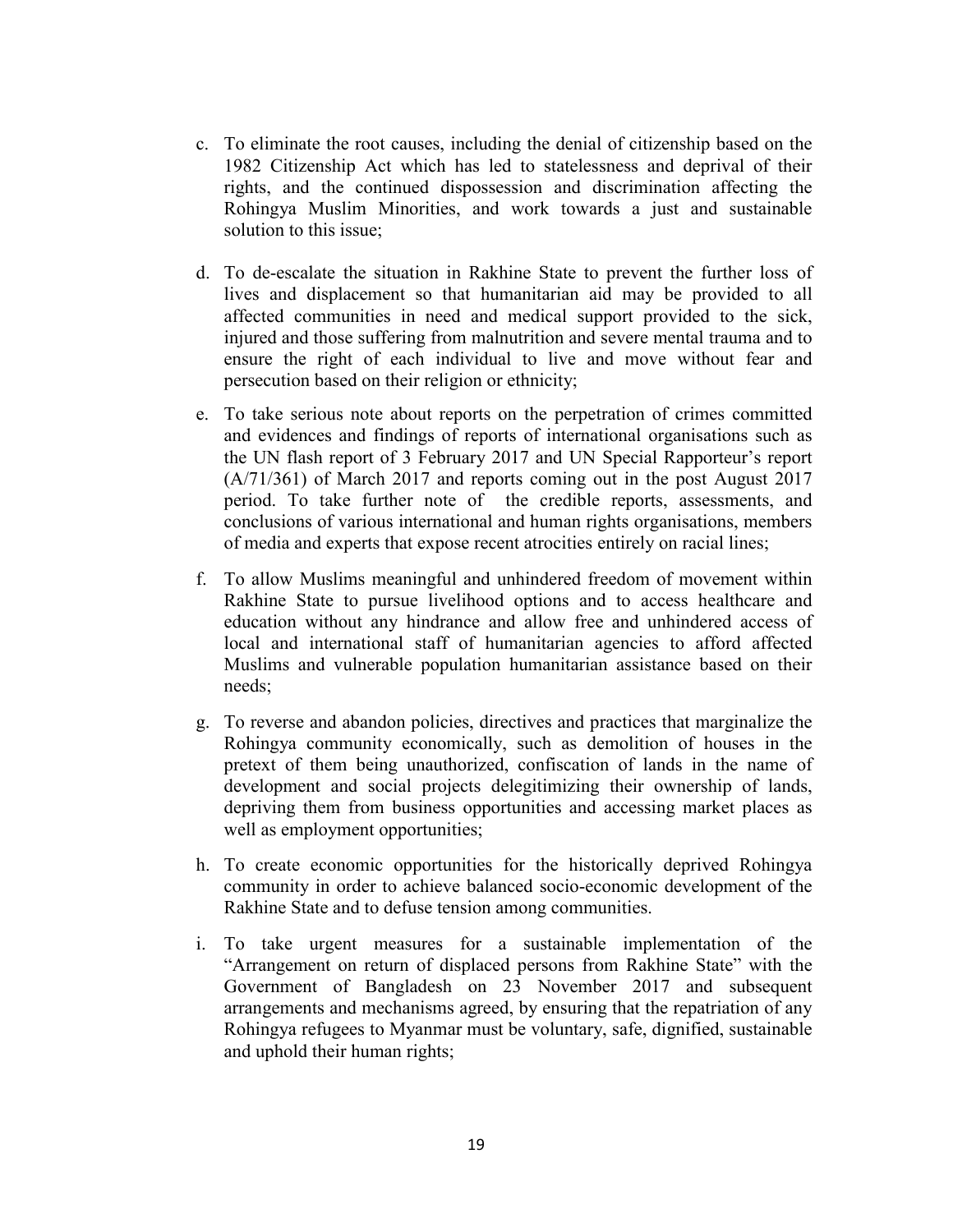- j. To create the conditions necessary for the safe, voluntary, dignified and sustainable return of refugees, to proactively apprise the prospective returnees about developments in this regard and to formulate a time-bound road map for their implementation;
- k. To cooperate fully with the fact-finding mission appointed by the UN Human Rights Council to establish the facts and circumstances of the alleged recent human rights violations by military and security forces, and abuses in Rakhine State, with a view to ensuring full accountability for perpetrators and justice for victims
- l. To seek to address all aspects of insecurity in Rakhine comprehensively and to this end positively engage with the Governments of neighboring countries including Bangladesh on external aspects of insurgency and militancy in Rakhine, and cross border crimes such as human trafficking, irregular border crossing and settlement, smuggling of illegal drugs and arms etc., along with cooperation in various sectors for development and economic uplift that are of mutual interest;
- m. To restore the citizenship of the Rohingya Muslim community with all associated rights, which was revoked in the Citizenship Act of 1982;
- n. To immediately start registering children at birth and children who have been so far left out of such registration processes; reiterates the call upon the Myanmar Government to make any verification process impartial, transparent and voluntary and ultimately linked to citizenship free from threat of marginalization, racial bias, discriminatory entries (such as race, religion and language) and other kinds of arbitrariness.
- o. To facilitate, for the sake of transparency and accountability, international, independent and impartial investigations into allegations of human rights abuses, atrocities and violations, including sexual violence, rape, and abuse and violence against children, including violations and abuses carried out by members of the military, other Government agents and members of vigilante groups, including those motivated by extreme views against Rohingya Muslims and those who divide communities and to hold to account all those responsible for such acts and to provide justice for victims;
- p. To undertake all measures to counter incitement to hatred and hate speech leading to violence and to combat discrimination and violence against persons belonging to national or ethnic, religious or linguistic minorities and ensure exemplary punishment to establish due deterrents.
- q. To further undertake all necessary measures to restore stability and launch a comprehensive reconciliation process that includes all components of the Rohingya community, including those who lost their nationality all forcibly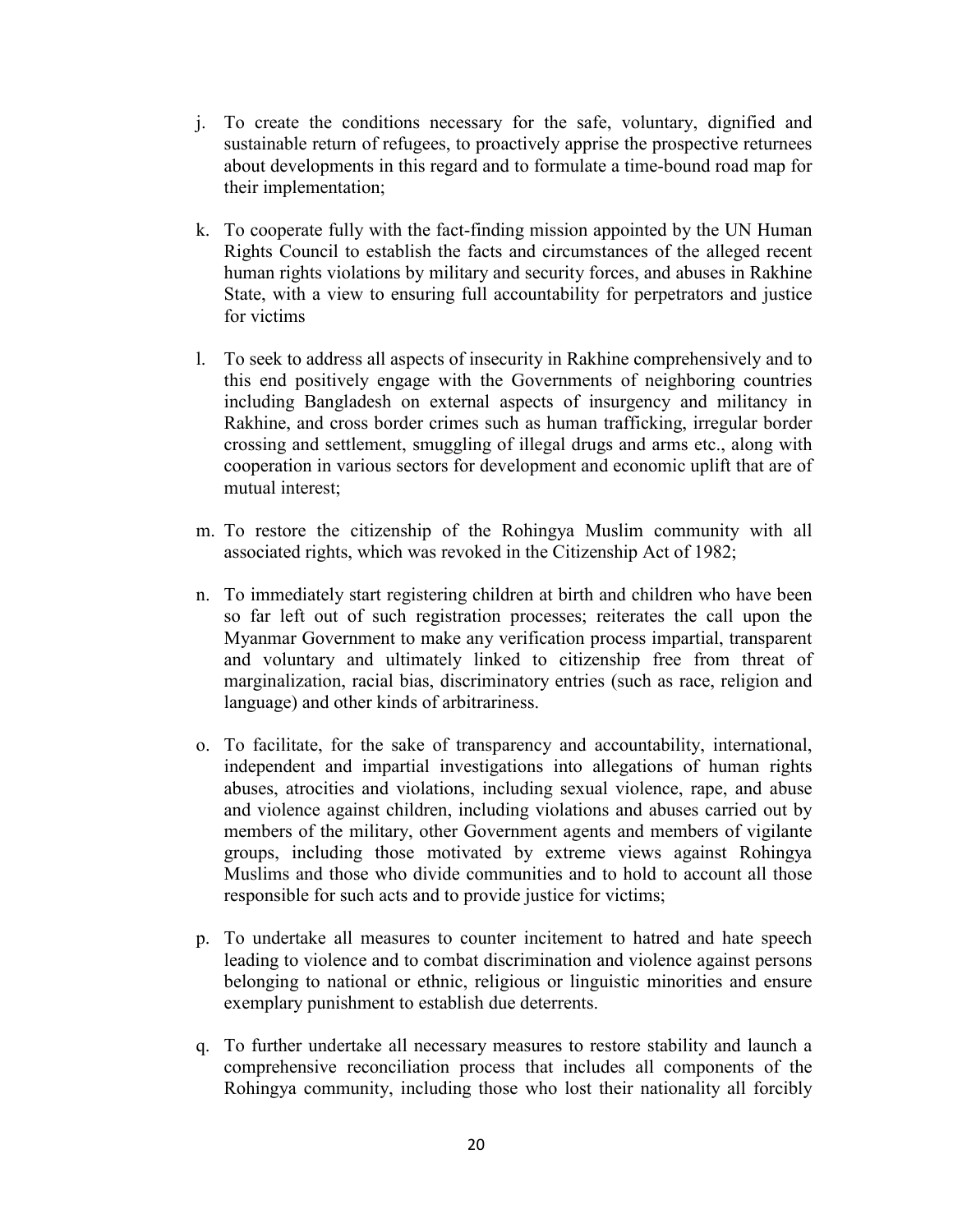displaced and internally-displaced persons and refugees and others in irregular situations in or outside of Myanmar; and invites OIC member states to join their efforts to those of the international community at the UN with a view to ensuring the return of all forcibly displaced Myanmar nationals, Myanmar refugees and IDPs to their place of origin in safety and dignity.

- r. To positively respond to the OIC's offer to establish a medical facility in the State of Rakhine to address the healthcare needs of all communities and to respond positively to the proposal of establishing a technical school and to conducting a symposium on inter-faith dialogue.
- 12. **Calls upon** Member States to demonstrate solid unity and take up the Charter bound duty of saving the Rohingya Muslim minority in Myanmar from existential threat and ensuring justice to heal the wounds, sufferings and grievous losses of lives. In this pursuit, take concrete steps to bring the perpetrators of atrocities, crimes against humanity and genocide and those responsible for destroying a community, its distinct history and culture to the all the International Legal and Juridical institutions and mechanisms. In this context, seeks necessary support from relevant OIC organizations and institutions, under the overall coordination of the Secretary General, and requests cooperation of OIC Ambassadors in New York, Geneva and Brussels.
- 13. **While welcoming** the signing of the "Arrangement on return of displaced persons from Rakhine State" between the governments of Myanmar and Bangladesh on 23 November 2017 and in January 2018and expressing optimism about sustainable return of Rohingya through arrangements agreed upon between Myanmar and Bangladesh and urges, upon Myanmar to initiate return and resettlements with delivery on the ground,
- 14. **Expresses** cautious optimism at the general arrangements agreed between the Governments of Bangladesh and Myanmar as a beginning towards sustainable return and reintegration of all displaced Rohingya into Myanmar society as equal members and until their full realisation occurs in letter and spirit, urge Member States and the international community to stand with the Government of Bangladesh and the Rohingya community in support and with humanitarian assistance in a collective responsibility of custodianship of the repatriation process.
- 15. **Commits** to work with the international community to urge Myanmar and Bangladesh to implement this arrangement swiftly and create conducive environment in Myanmar for voluntary, safe and dignified return of Rohingya to their homeland in Myanmar.
- 16. **Calls upon** Member States to continue their efforts together with those of the international community and the UN in order to ensure the return of all Myanmar nationals who have been forcibly displaced from Rakhine State, through a voluntary and transparent process which provides for their safety, dignity and livelihood.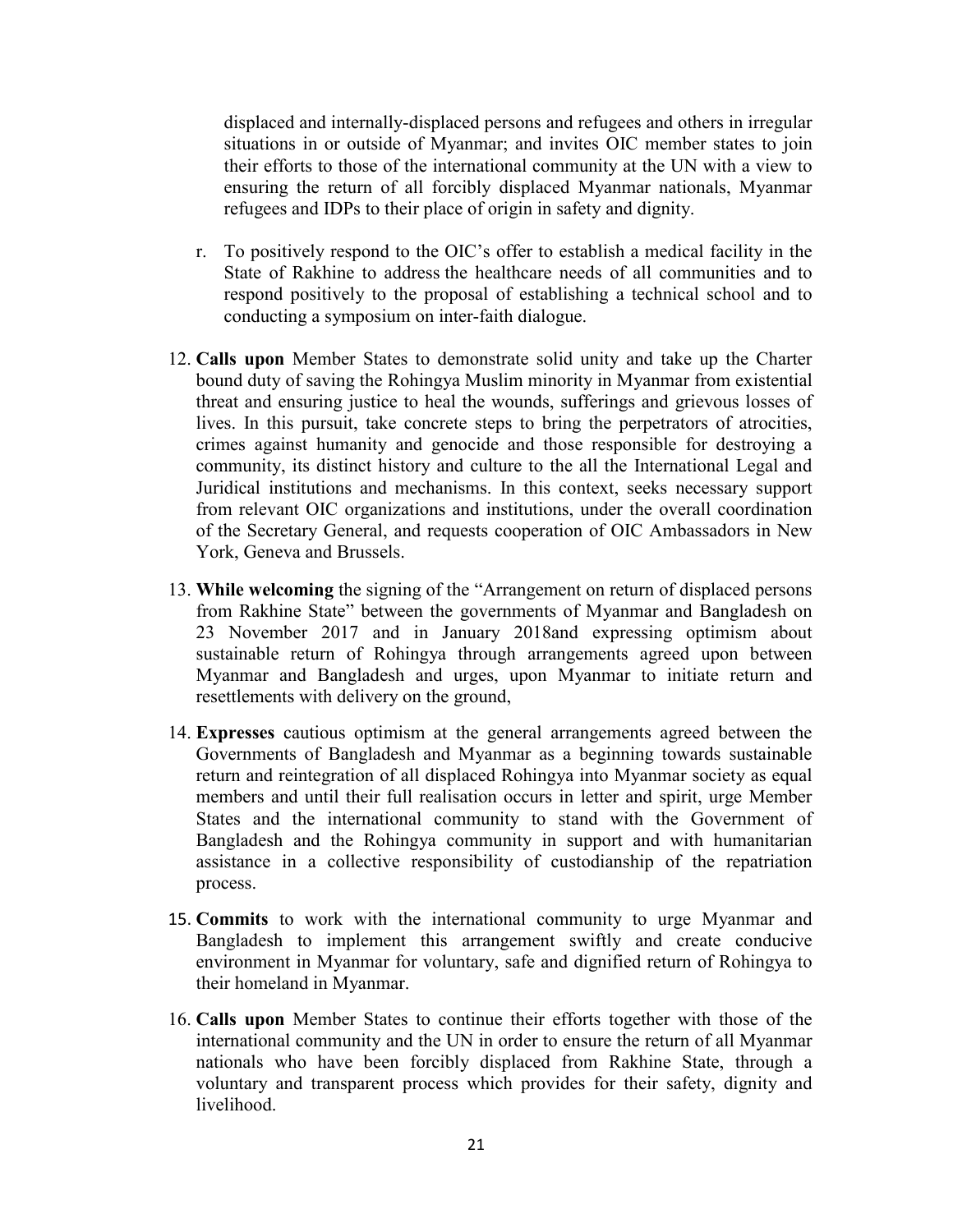- 17. **Commends** the efforts made by OIC Member States in providing humanitarian assistance to the affected Rohingya communities in Myanmar and Bangladesh, notably the establishment of the Field Hospital in Cox's Bazar, Bangladesh, by the Government of Malaysia that has been operated since 1 December 2017and the Government of Turkey that has been providing critical medical and health assistance to displaced Rohingya since January 2018.
- 18. **Welcomes** the invaluable support and contributions made by the Government of United Arab Emirates and the Kingdom of Saudi Arabia and Brunei Darussalam to the field hospital that has enabled it to provide critical medical and health assistance to the Rohingya community who are forcibly displaced from their place of origin.
- 19. **Welcomes** the concurrence of the Government of Myanmar with the recommendations of the report of the Advisory Commission on the Rakhine State led by Mr. Kofi Annan, made public in August 2017, and looks forward to their prompt implementation for stability, peace and prosperity in Rakhine State, in full consultation with all the communities concerned.
- 20. **Recalls** the Joint Communiqué signed on 16<sup>th</sup>November 2013 between the OIC and the Central Committee for Implementation of Stability and Development in the Rakhine State of the Republic of the Union of Myanmar which set the foundation for future cooperation, and encourages the Government of Myanmar to implement an all-inclusive and transparent verification process which will lead to the granting of citizenship for the Rohingya Muslim minority;
- 21. **Expresses** its concern that if the plight of Rohingya and the root causes of their suffering are not addressed, conditions on the ground will strengthen radical elements seeking to infiltrate into the Rohingya community, further complicating existing problems;
- 22. **Acknowledges** the substantial costs and social challenges incurred by countries in the region as a consequence of hosting forcibly displaced Rohingya from Myanmar, and invites OIC Member States to assist these countries in accordance with the principles of burden-sharing and shared responsibility, and in the spirit of Islamic solidarity;
- 23. **Requests** the CFM Chair and Summit Chair and the Secretary-General, to engage and coordinate with the Myanmar Government for a high level delegation from the OIC Contact Group to visit Rakhine State to meet with local officials and the affected Rohingya Muslim Minority, and in this regard requests the cooperation of the Government of Myanmar to receive this visit;
- 24. **Calls upon** international community to continue working with the Government of Myanmar for protecting Muslim minorities in its territories;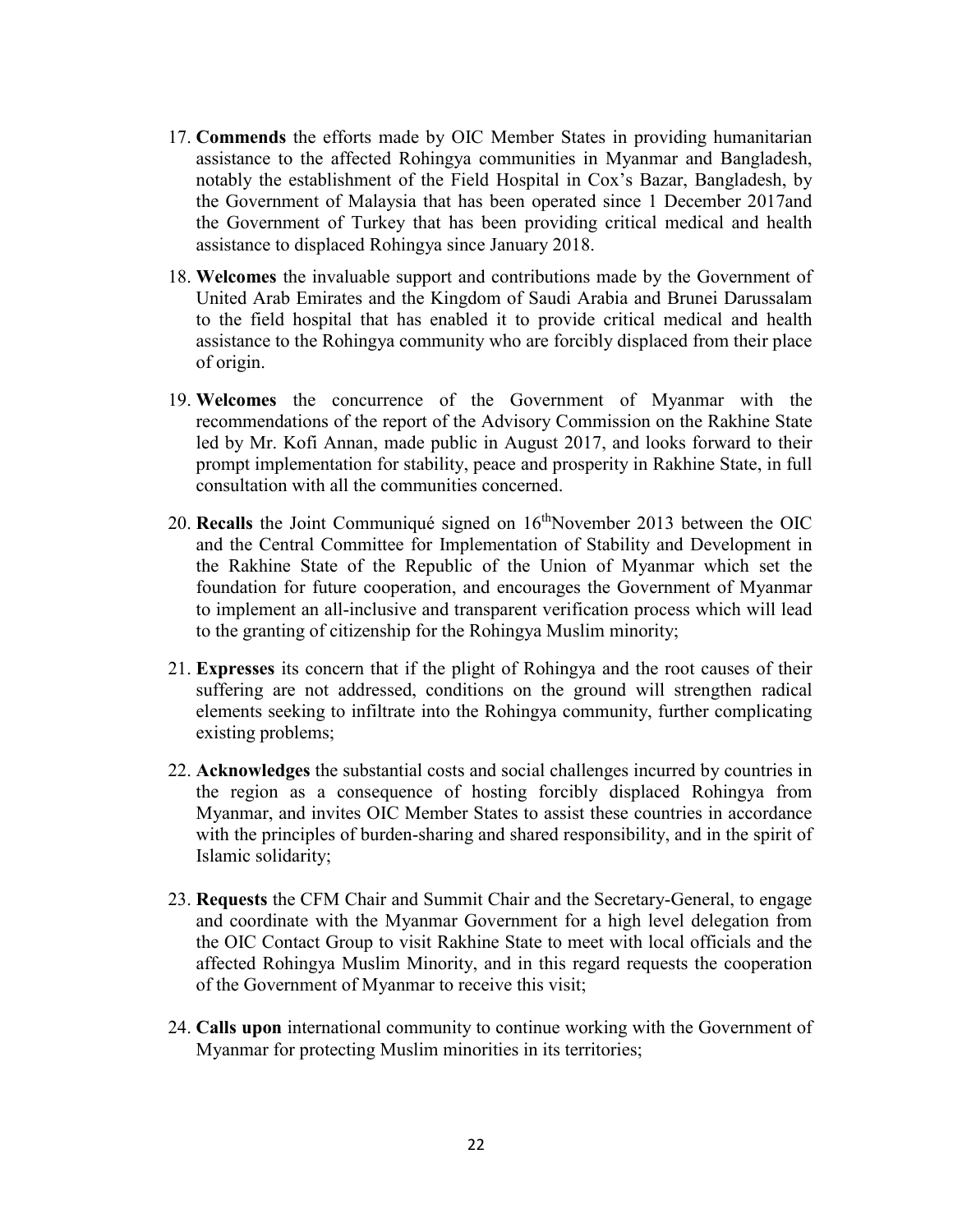- 25. **Calls on** OIC Member States to urgently render humanitarian assistance to alleviate the suffering and hardship of the Rohingya Muslim Minority in Rakhine State as well as those refugees and forcibly displaced Myanmar nationals in neighboring Bangladesh and requests the OIC Secretariat to continue to pursue its efforts on the humanitarian front including the establishment of an effective coordination mechanism for humanitarian assistance;
- 26. **Takes note** of the other commitments of the Government of Myanmar to improve the situation in Rakhine State for all communities, while underscoring the need for expedited implementation, including through commitments to the return of refugees and forcibly displaced persons, and the speech by the State Counsellor on 12 October 2017, in which she set out her vision for resolving the crisis, including through the setting up of the Union Enterprise for Humanitarian Assistance, Resettlement and Development in Rakhine;
- 27. Welcomes the initiative by the Republic of Indonesia to host the 1<sup>st</sup> Indonesia-Myanmar Interfaith Dialogue (IMID) that was held on 21-24 May 2017 in Yogyakarta, Indonesia, which aims to promote interfaith and intercultural dialogue that is essential to nurture peace, social harmony, sustainable development and prosperity;
- 28. **Pays tribute** to the State of Kuwait for co-hosting, along with the European Union (EU), the UN Refugee Agency (UNHCR), the International Organization for Migration (IOM) and the UN Office for the Coordination of Humanitarian Affairs (UNOCHA), the Pledging Conference for Rohingya Refugee Crisis, in Geneva on 23 October 2017, where donor states and organizations pledged \$344 million in humanitarian response.
- 29. **Commends** the initiative by the Republic of Turkey to organize International Rohingya Consultations Meeting on July 6th, 2018, in Ankara in order to discuss the immediate measures to be taken by the international community with a view to preventing an humanitarian catastrophe and alleviating the burden on Bangladesh**,**
- 30. **Welcomes** the convening by the Secretary General of a conference on "Interreligious Dialogue in South and Southeast Asia" from 18-20 December 2017 in Bangkok, Thailand in partnership with King Abdullah bin Abdulaziz International Center for Interreligious and Intercultural Dialogue (KAICIID) and support from the Religions for Peace-Interreligious Council of Thailand, Mahidol University and Fatoni University, to strengthen understanding and cooperation among religious leaders and communities in their respective countries in the region.
- 31. **Requests** the Secretary-General to further explore such joint initiatives with the UN Secretary-General, ASEAN Secretary-General, the Government of Myanmar as well as other international organizations to develop and implement inter-faith and inter-communal dialogues that will foster greater understanding, tolerance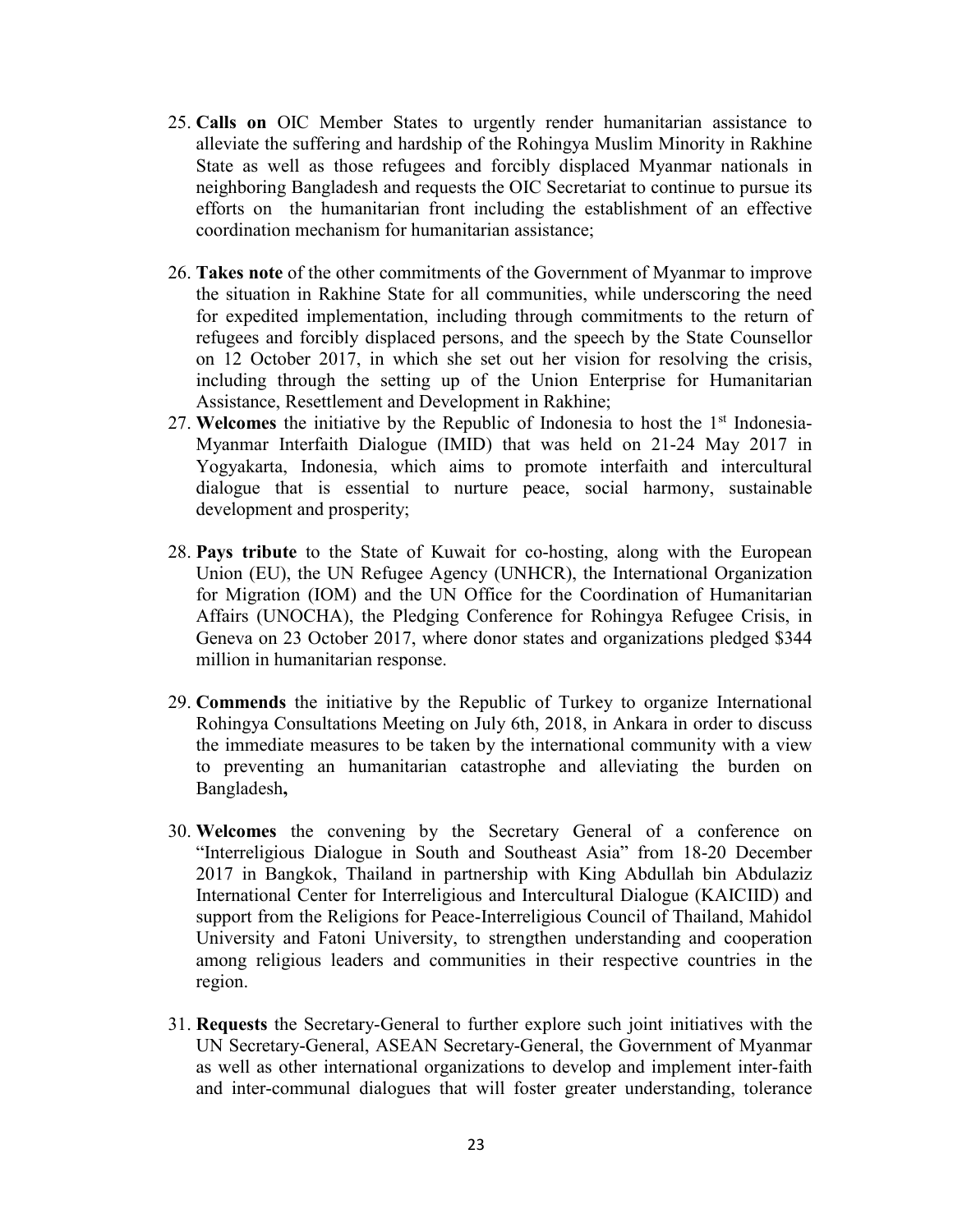and cooperation among ethnic and religious communities in South and Southeast Asia;

- 32. **Regrets** the lack of response by the Government of Myanmar to the proposed OIC Independent Permanent Human Rights Commission (IPHRC) fact finding visit to Rakhine State to ascertain the human rights situation of Rohingya minority and requests the IPHRC to remain seized of the matter and continue to follow up on its visit request with a view to presenting an objective on the factual situation on the ground to the CFM;
- 33. **Commends** the Secretary General for dispatching a joint OIC-IPHRC delegation to Cox's Bazar, Bangladesh to visit Rohingya camps to obtain first-hand information about the plight of the forcibly displaced Myanmar nationals; and expresses appreciation to the Government of Bangladesh for facilitating the visit and providing local logistical support.
- 34. **Calls upon** Members of the OIC Ad hoc Ministerial Committee on Accountability for Human Rights Violations Against the Rohingya to carry out the tasks of ensuring accountability and justice for gross violations of international human rights and humanitarian laws and principles; Assisting in information gathering and evidence collection for accountability purposes; Mobilizing and coordinating international political support for accountability for the Human Rights Violations against the Rohingya in Myanmar.
- 35. **Welcomes** the decision by the UN Human Rights Council, in its resolution 39/2, to establish an ongoing independent mechanism to collect, consolidate, preserve and analyze evidence of the most serious international crimes and violations of international law committed in Myanmar since 2011 and calls for preparing files and taking all necessary legal steps to facilitate and expedite fair and independent criminal proceedings, in accordance with international law standards, in national, regional or international courts or tribunals that have, or may in the future have, jurisdiction over these crimes, in accordance with international law,
- 36. **Welcomes** the visits by the President of the Republic of Indonesia on 27-29 January 2018, Turkish Prime Minister on December 20 2017, Foreign Minister and First Lady on 7-8 September 2017 to the Rohingya camps in Bangladesh and encourages Members States to do the same in solidarity with the long suffering Rohingya people.
- 37. **Welcomes** the visit of Her Majesty Queen Rania Al-Abdallah of Jordan to the Rohingya camps in Bangladesh on 23 October 2017 and the humanitarian assistance sent by Jordan Hashemite Charity Organization as solidarity with the long suffering Rohingya People.
- 38. **Commends** the visit made by the Muslim Council of Elders and Al-Azhar Al-Sharif, led by Al-Azhar Grand Imam, to the Rohingya refugee camps in Bangladesh, on26-27 November 2017, to take cognizance of their pain and needs.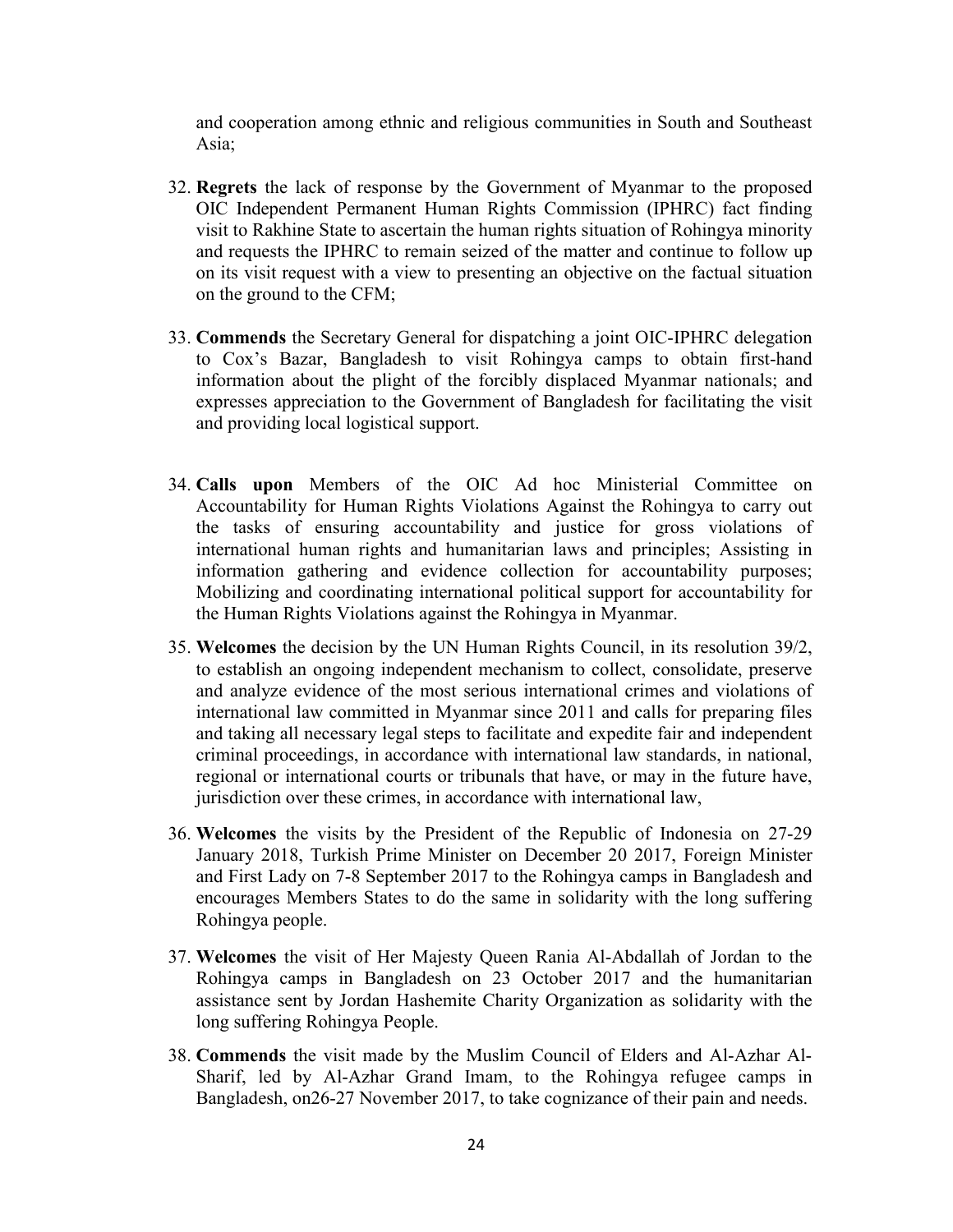- 39. **Stresses** the importance of the successful organization of the 2nd Congress of the Arakan Rohingya Union in an inclusive manner and calls upon the General Secretariat and Member States to support the Congress.
- 40. **Requests** the OIC Ambassadorial Group in New York, Geneva, and Brussels to continue their efforts to further the cause of the Rohingya at all international levels;
- 41. **Requests** further that the OIC Permanent Missions in New York, Geneva and Brussels and convene meetings of the Contact Group on Rohingya Muslim Minority of Myanmar on a regular basis to review the situation of the Rohingya Muslim minority and explore sustained engagement strategies with Myanmar, the United Nations, the European Union, and other international organizations, and report to the OIC Secretary General; and Encourages the Contact Group to make necessary visits to the refugee camps in Bangladesh and Myanmar in this regard.
- 42. **Calls upon** Permanent Missions of OIC Member States in Geneva to remain engaged on the human rights situation of Rohingya Muslim Minority of Myanmar in the UN Human Rights Council and, as an update of the OIC-Group led resolution A/HRC/29/21 on "Situation of human rights of Rohingya Muslims and other minorities in Myanmar" adopted in the 29<sup>th</sup> regular session of the UN Human Rights Council in June 2015, to table a draft resolution with the same title by the OIC Group in Geneva in the  $41<sup>st</sup>$ regular session of the UN Human Rights Council to be held in June 2019, with necessary updates and inclusions in the text reflecting the continued deterioration of the human rights situation of the Rohingya Muslims in Myanmar since October 2016, and more specifically since August 2017, resulting into the ongoing crisis due to the exodus of more than seven hundred thousand Rohingya Muslims to Bangladesh.
- 43. **Welcomes** the recent Security Council visit to Bangladesh and Myanmar co-led by Kuwait, Peru and the United Kingdom with a view to finding a durable solution to the plight of the persecuted Rohingya, the Ministers underscore on concrete actions at the Security Council to facilitate the sustainable repatriation of the Rohingya to their motherland/homeland,
- 44. **Recalls** in this regard, also the visit of the OIC Foreign Ministers to the camps in Cox's Bazar to assess the ground situation with regard to the plight of the Rohingya and to suggest actions by the OIC for the immediate resolution of the crisis.
- 45. **Requests** the Secretary General remain seized of the matter and to follow the implementation of this resolution and report thereon to the  $47<sup>th</sup>$  Session of the Council of Foreign Ministers.

25

--------